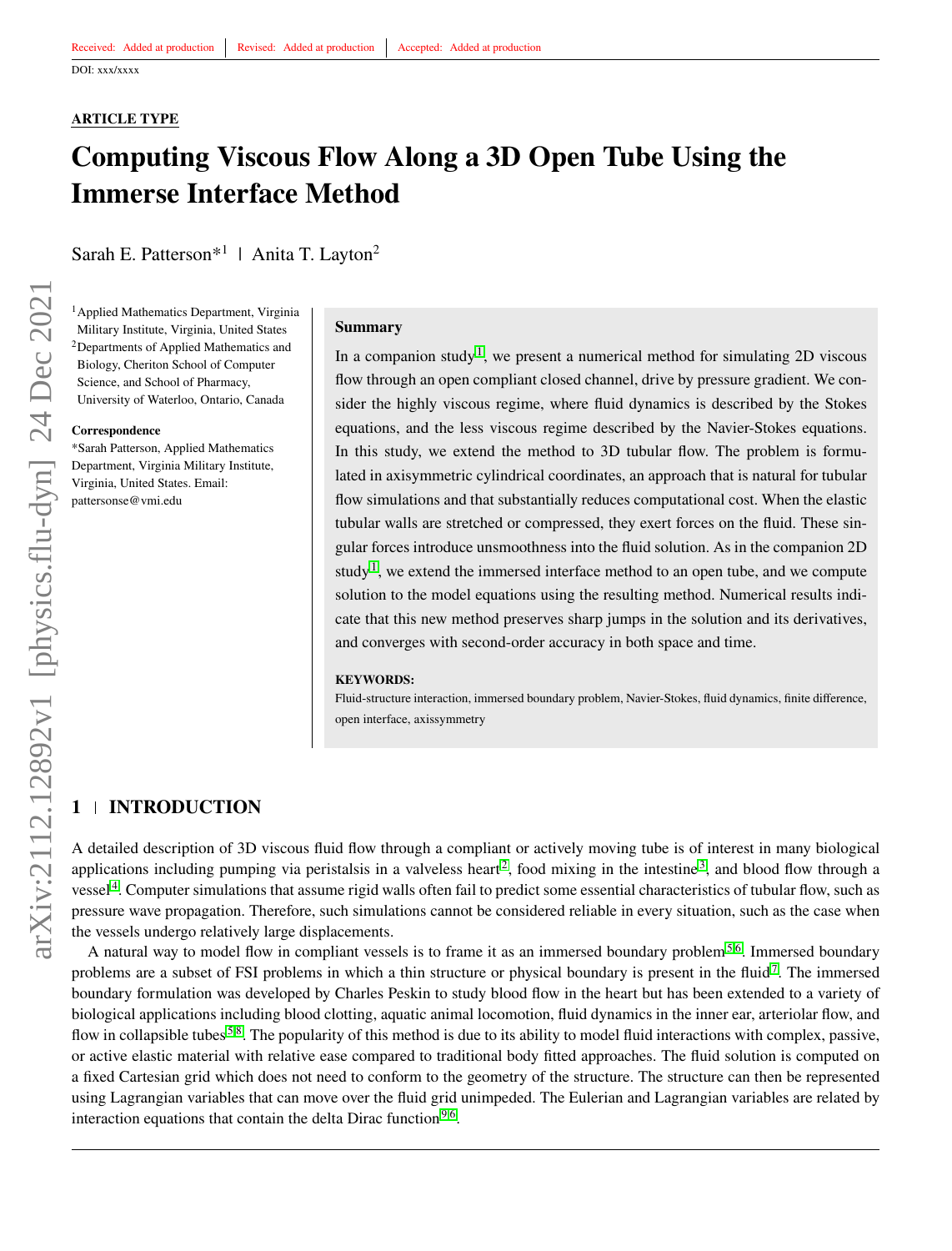The immersed boundary method generally only converges with first-order accuracy and does not capture the discontinuities in the velocity gradient and pressure near the interface. Since the vessel movement is determined from the local fluid velocity, these inaccuracies cause the movement of the interface to deteriorate over time and lose volume. Although progress has been made on improving the volume conservation of the immersed boundary method, this problem has not been eliminated  $^{10}$  $^{10}$  $^{10}$ . Additionally, the pressure and velocity near the interface are needed for some applications. A sharp interface method, like the immersed interface method, is required in order to determine these variables accurately.

The immersed interface method overcomes the drawbacks in immersed boundary methods by sharply capturing the discontinuities of fluid solutions and the movement of the immersed structures. It is based on a method used to compute solutions to Poisson's equation in irregular domains developed by Anita Mayo<sup>[11](#page-23-1)</sup>. The immersed interface method has been applied to Poisson's equation<sup>[12](#page-23-2)</sup>, the Stokes equations<sup>[13](#page-23-3)</sup>, and the Navier-Stokes equations<sup>[14](#page-23-4)[,15](#page-23-5)</sup>. The immersed interface method achieves second-order accuracy in numerical approximation. For fluid-structure interactions problems, the immersed interface method has been used to compute the coupled motion of a viscous fluid and a simple closed elastic interface with second-order accuracy[16](#page-23-6)[,15,](#page-23-5)[17,](#page-23-7)[14,](#page-23-4)[18](#page-23-8)[,19](#page-23-9) .

In the original derivation of the jump conditions, the interface was a closed surface. Therefore, blood vessels have been modeled as a closed interface in the shape of a tube with capped ends  $5,17,20,21,22,23$  $5,17,20,21,22,23$  $5,17,20,21,22,23$  $5,17,20,21,22,23$  $5,17,20,21,22,23$  $5,17,20,21,22,23$ . The closed tube was immersed inside a rectangular fluid domain. The flow in the closed tube is driven by adding a fluid source and sink to opposing ends of the tube. These modifications create unrealistic flow in biological models of blood vessels, especially near the source and sink. Typically, a large computational domain is used to compute solutions, but only the results in the center of the tube away from the source and sink are considered. We have created a novel extension of the immersed interface method to interfaces that are not closed, but instead, are shaped like an open tube that spans from one end of the fluid domain to the other. This method will be referred to as the immersed interface method for open tubes (IIM-OT). By using the IIM-OT, we can create a more natural fluid profile using a smaller computational domain.

Section 2 details the problem formation. In particular, the immersed interface method requires the magnitudes of the discontinuities or jump conditions of the primitive variables, and their derivatives are determined a priori. We show that the jump conditions for the immersed interface method for both closed and open tube-shaped interface can be computed in the same manner from the force strength function. Section 3 describes the numerical method. Section 4 includes numerical simulations to show that the novel IIM-OT for the Navier-Stokes equations and the Stokes equations achieved second-order accuracy in space for both 2D simulations in rectangular coordinates and 3D simulations in axisymmetric cylindrical coordinates.

#### **2 PROBLEM FORMULATION**

#### **2.1 Computational domain and immersed interface**

We formulate a model that simulates fluid flow through an open tube with compliant walls, extending from one boundary of the computational domain to the opposite boundary. We formulate the 3D model in cylindrical coordinates in the fluid domain  $\Psi = [0, H] \times [0, 2\pi] \times [0, L]$  which contains an immersed interface  $\Gamma$  in the shape of an infinitely-thin, compliant tube with a nonuniform diameter that extends from one end of the domain to the opposing end, shown in Fig. **??**. Additionally, we assume that the flow is axisymmetric, thereby allowing us to reduce the computational costs from 3D to 2D. The 2D computational domain is a slice of the 3D domain where  $\theta = 0$  or  $\Psi|_{\theta=0} = [0, H] \times [0, L]$ , shown in Fig. **??**. The immersed interface surface Γ can be represented as a 2D curve, which is also be called Γ since the structure of interest is clear from the context. Assume Γ intersects the computational domain boundary at  $(r, z) = (a, 0)$  and  $(r, z) = (b, L)$ . Let **n** be the unit normal vector oriented towards the outside of the tube.

#### **2.2 Boundary condition**

Appropriate boundary conditions must be chosen to drive the fluid through the tube, which can be done by creating an axial pressure gradient inside the vessel. One way to accomplish this is to specify the value of pressure on the inlet and outlet of the tube using Dirichlet boundary conditions.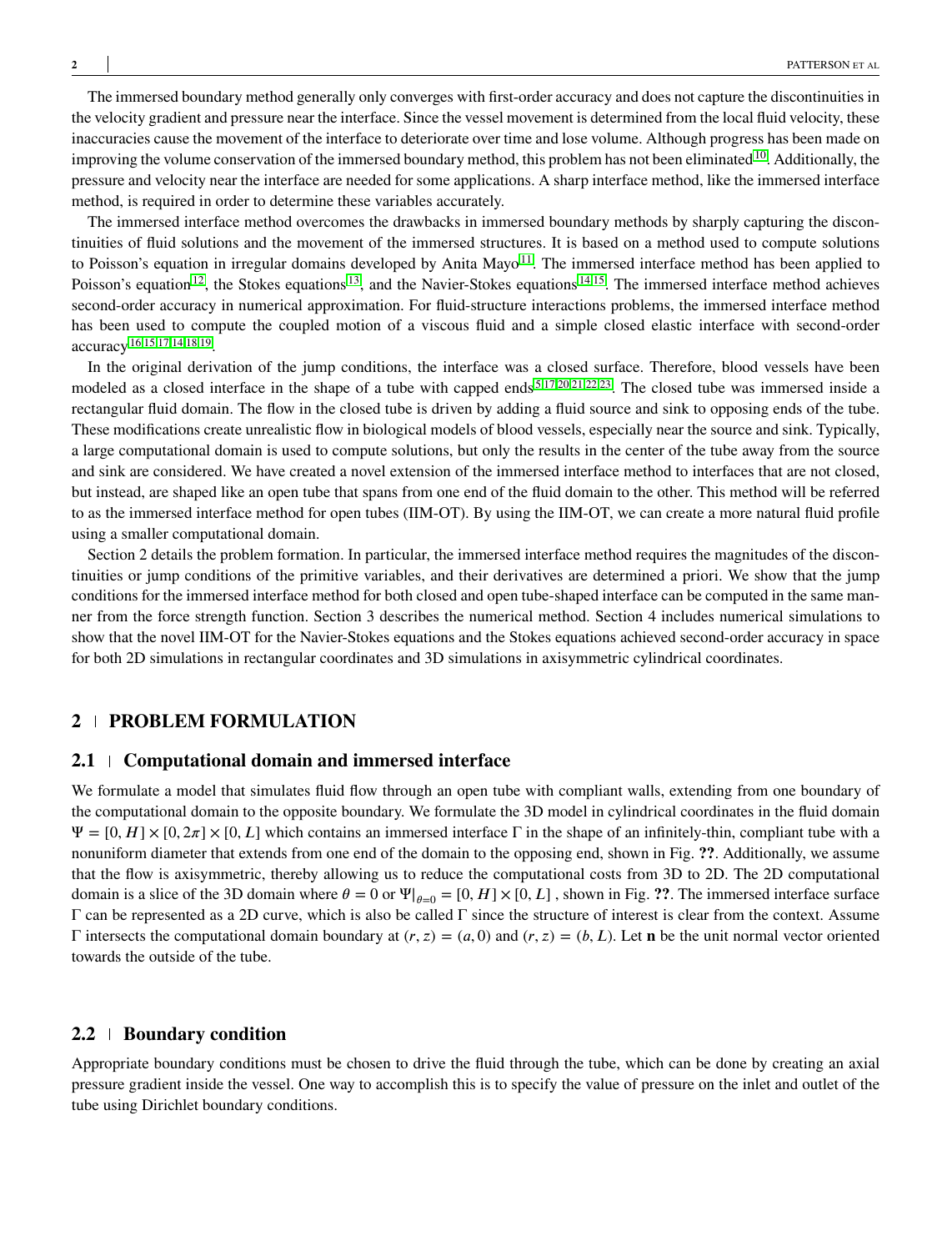

**FIGURE 1** (a) The 3D fluid domain  $\Psi = [0, H] \times [0, 2\pi] \times [0, L]$  is radially symmetric and represented in cylindrical coordinates (*𝑟, 𝜃, 𝑧*). The open interface Γ is a surface in the shape of an irregular tube that spans Ψ. (b) The 2D computational domain is a slice of the 3D domain where  $\theta = 0$  or  $\Psi|_{\theta=0} = [0, H] \times [0, L]$ . The computational slice contains an open immersed interface curve Γ. Note Γ intersects the computational domain boundary at (*𝑟, 𝑧*) = (*𝑎,* 0) and (*𝑟, 𝑧*) = (*𝑏, 𝐿*). **𝐧** is the unit normal oriented towards the outside of the tube.

At the inlet, it is assumed that  $w$  has a parabolic profile consistent with 3D Poiseuille flow. In 3D axisymmetric cylindrical coordinates, the pressure gradient and velocity are related by

$$
w = -\frac{dp}{dz}\frac{1}{4\mu}(R^2 - y^2)
$$
 (1)

$$
u = -\frac{dp}{dr} = 0.\t\t(2)
$$

In the velocity decomposition method, boundary conditions must be imposed for both the Stokes and regular parts such that the boundary conditions for the full solution are still satisfied. The boundary conditions for the full solution are non-smooth for *w* and discontinuous for  $p$  at the inlet of the tube. The boundary conditions for the full solution are imposed on the Stokes part since  $w_s$  is non-smooth and  $p_s$  is discontinuous near the boundary. Homogeneous boundary conditions of the same type as the full solution are imposed for the regular solution. Below are the boundary conditions used for the two simulations in Section **??** where the average inlet velocity is denoted  $\bar{w}$ .

• Inlet Boundary  $(z = 0)$ 

$$
p|_{z=0} = p_s|_{z=0} = \begin{cases} 0 & r > R \\ \frac{8\mu\bar{\nu}L}{R^2} & r \le R \end{cases},
$$
 (3)

$$
w|_{z=0} = w_s|_{z=0} = \begin{cases} 0 & r > R \\ \frac{2\bar{w}(R^2 - r^2)}{R^2} & r \le R \end{cases},
$$
 (4)

$$
u|_{z=0} = u_s|_{z=0} = 0
$$
\n<sup>(5)</sup>

$$
p_r|_{z=0} = u_r|_{z=0} = w_r|_{z=0} = 0
$$
\n<sup>(6)</sup>

• Outlet Boundary  $(z = L)$ 

$$
p|_{z=L} = p_s|_{z=L} = p_r|_{z=L} = 0
$$
\n(7)

$$
\frac{\partial w}{\partial z}\Big|_{z=L} = \frac{\partial w_s}{\partial z}\Big|_{z=L} = \frac{\partial w_r}{\partial z}\Big|_{z=L} = 0
$$
\n(8)

$$
\frac{\partial u}{\partial z}\Big|_{z=L} = \frac{\partial u_s}{\partial z}\Big|_{z=L} = \frac{\partial u_r}{\partial z}\Big|_{z=L} = 0\tag{9}
$$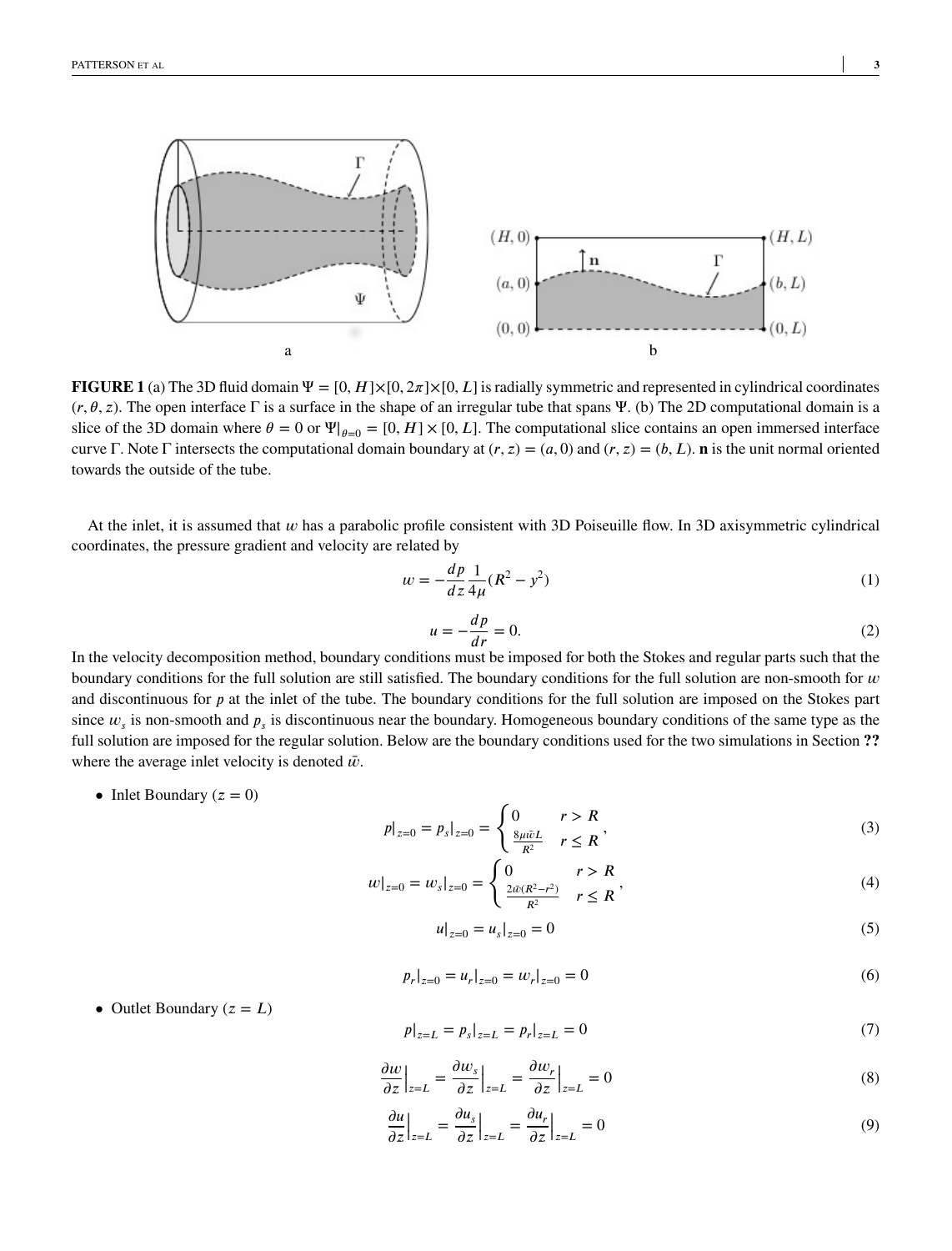• Top Boundary  $(r = H)$ 

$$
\frac{\partial p}{\partial r}\Big|_{r=H} = \frac{\partial p_s}{\partial r}\Big|_{r=H} = \frac{\partial p_r}{\partial r}\Big|_{r=H} = 0\tag{10}
$$

$$
\frac{\partial w}{\partial r}\Big|_{r=H} = \frac{\partial w_s}{\partial r}\Big|_{r=H} = \frac{\partial w_r}{\partial r}\Big|_{r=H} = 0\tag{11}
$$

$$
\left. \frac{\partial u}{\partial r} \right|_{r=H} = \left. \frac{\partial u_s}{\partial r} \right|_{r=H} = \left. \frac{\partial u_r}{\partial r} \right|_{r=H} = 0 \tag{12}
$$

• Bottom Boundary  $(r = 0)$ 

$$
\left. \frac{\partial p}{\partial r} \right|_{r=0} = \left. \frac{\partial p_s}{\partial r} \right|_{r=0} = \left. \frac{\partial p_r}{\partial r} \right|_{r=0} = 0 \tag{13}
$$

$$
\left. \frac{\partial w}{\partial r} \right|_{r=0} = \left. \frac{\partial w_s}{\partial r} \right|_{r=0} = \left. \frac{\partial w_r}{\partial r} \right|_{r=0} = 0 \tag{14}
$$

$$
u|_{r=0} = u_s|_{r=0} = u_r|_{r=0} = 0
$$
\n(15)

#### <span id="page-3-0"></span>**2.3 Fluid structure interactions**

The Navier-Stokes equations take the form

$$
\rho \left( \frac{\partial \mathbf{u}}{\partial t} + \mathbf{u} \cdot \nabla \mathbf{u} \right) = \mu \Delta \mathbf{u} - \nabla p + \mathbf{F}
$$
\n(16)

$$
\nabla \cdot \mathbf{u} = 0 \tag{17}
$$

where  $\mathbf{u} = (u, v, w)$ , where *u*, *v*, and *w* denote velocity components in the *r*-,  $\theta$ -, and *z*-directions, respectively, *p* is the pressure, and  $\mu$  is viscosity; and **F** is the interfacial force, which is singularly supported along Γ (see below). We connsider also the zero Reynolds number regimes given by the Stokes equations:

<span id="page-3-1"></span>
$$
\mu \Delta \mathbf{u} - \nabla p + \mathbf{F} = 0 \tag{18}
$$

and the continuity equation (Eq. [17\)](#page-3-0)

The force exerted by the interface  $\Gamma$  can be written as

$$
\mathbf{F}(\mathbf{x},t) = \int_{\Gamma} \mathbf{f}(\alpha)\delta(\mathbf{x} - \mathbf{X}(\alpha))d\alpha,
$$
 (19)

where **X** denotes the position of the interface,  $\alpha = \alpha(s, \theta, t)$  in 3D is the material coordinate(s) that parameterize the interface curve or surface at time *t*,  $f(\alpha)$  is the force strength at the point  $X(\alpha)$ , and  $\delta$  is the Dirac delta function. Since all 3D cases are axisymmetric, the interface is effectively a 2D curve, and it is sufficient to only consider  $\alpha = \alpha(s, t)$ .

The force strength from Eq. [19](#page-3-1)

$$
\mathbf{f}(\alpha) = \mathbf{f}_E(\alpha) + \mathbf{f}_T(\alpha). \tag{20}
$$

<span id="page-3-3"></span>is comprised of a two major components: an elastic force  $\mathbf{f}_E$  and a tether force  $\mathbf{f}_T$ . Since the interface has elastic properties, deviation from its resting configuration generates a restorative force. In 3D cylindrical coordinates, the elastic force derived in Ref.  $^{24}$  $^{24}$  $^{24}$  is given by

<span id="page-3-2"></span>
$$
\mathbf{f}_E(s,t) = \frac{\partial T}{\partial \tau} \tau - 2T\kappa \mathbf{n}
$$
\n(21)

where  $\kappa$  is the mean curvature and the tension  $T(s, t)$  is given by

$$
T(s,t) = a_E \left( \left| \frac{\partial \mathbf{X}}{\partial s} \right| - 1 \right) \tag{22}
$$

In Eq. [22,](#page-3-2)  $a_E$  controls the stiffness of the interface. In Eq. [21,](#page-3-3) the unit tangent vector to  $\Gamma$  is given by

$$
\tau(s,t) = \frac{\partial \mathbf{X}/\partial s}{|\partial \mathbf{X}/\partial s|}.\tag{23}
$$

We assume that at steady state with the tethers at their equilibrium positions, tubular flow is that of Poiseuille flow, with fluid outside of the channel at rest. Thus, at steady state, one expects a jump discontinuity in p and in *u<sub>n</sub>* across Γ. To generate this steady-state flow profile, we assignn to the tether forces two components:

$$
\mathbf{f}_T = \mathbf{f}_T^0 + \mathbf{f}_T' \tag{24}
$$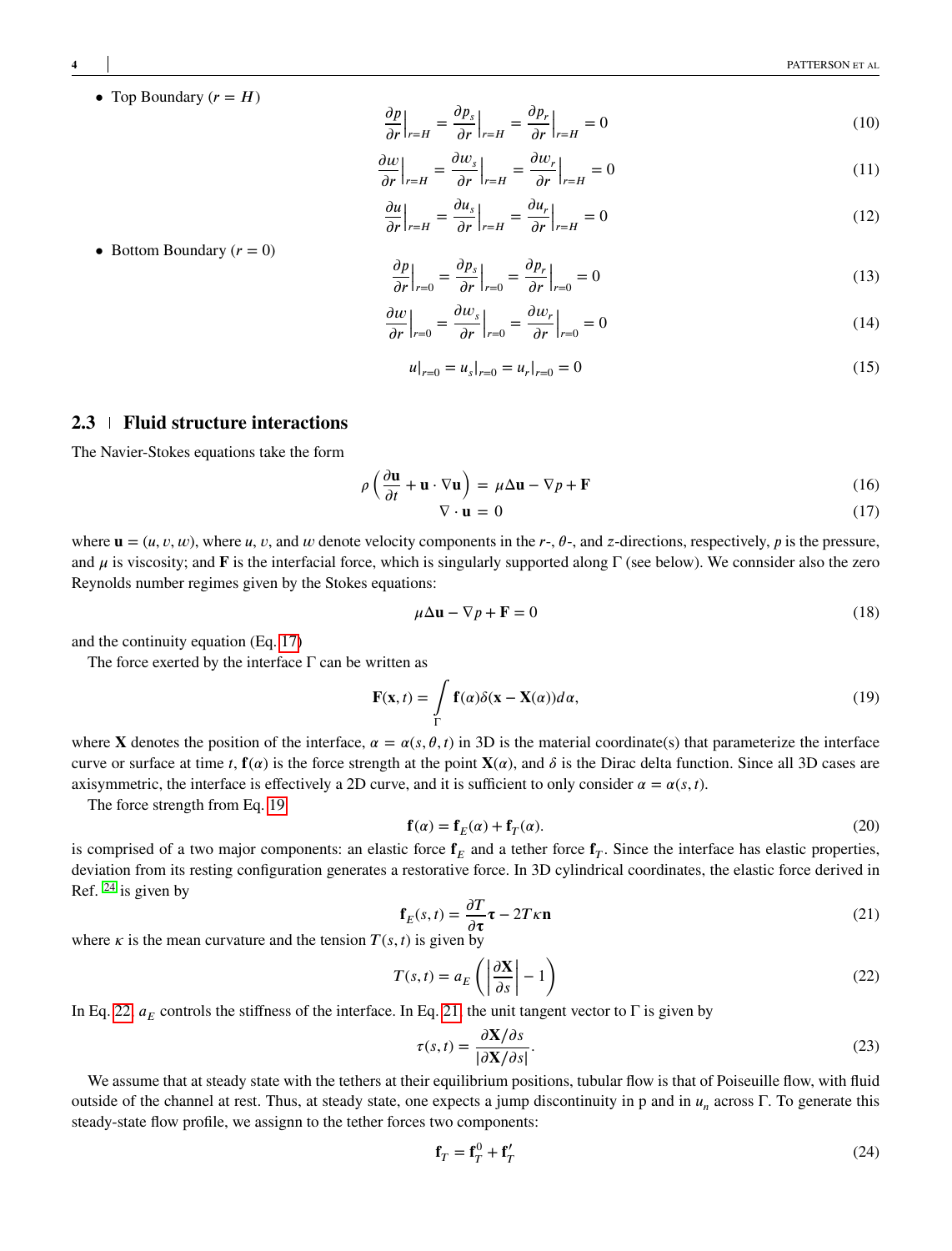where  $f_T^0$  is the force component needed to support Poiseuille flow along the channel (by generating the necessary jumps in the solution and its derivative).

The second component  $f'_T$  arises from the displacement of the tethers from their equilibrium positions or anchor points. The interface control knots are tethered to anchor points in the fluid domain by a spring with resting length 0. Suppose the interface  ${\bf X}$  is anchored to  $\bar{\bf X}$ . Let  $a_T$  be the spring force constant. Then tether force is

$$
\mathbf{f}'_T = a_T(\bar{\mathbf{X}} - \mathbf{X}).\tag{25}
$$

If the interface knots move away from their anchor points, restorative forces are generated. Interface movement can either be restricted by using stationary anchor points or induced by moving the position of the anchor points in time.

The interface is deformable and is assumed to move at the same speed as the local fluid. The no-slip condition

$$
\frac{d\mathbf{X}}{dt} = u(\mathbf{X}).\tag{26}
$$

describes this motion.

## **2.4 Boundary conditions**

Appropriate boundary conditions must be chosen to drive the fluid through the tube, which can be done by creating an axial pressure gradient in the vessel. One way to accomplish this is to specify the value of pressure on the inlet and outlet of the tube using Dirichlet boundary conditions. Another way is to impose inhomogeneous periodic boundary conditions. Specific boundary conditions used for the 2D and 3D cases simulations are discussed before the results.

Bi-periodic boundary conditions are imposed for velocity, which implies that the volume of the fluid in the tube remains constant in time. To drive flow, we prescribe a pressure gradient inside the tube, by requiring there to be a constant difference in pressure  $P_{diff}$  at the inlet and outlet of the tube

$$
p(0, y) = p(L, y) - \begin{cases} 0 & |y| \ge R \\ P_{diff} & |y| < R \end{cases}
$$
 (27)

where *R* is the radius of the tube. The derivatives of pressure on the  $x = 0$  and  $x = L$  boundaries are required to be equal

$$
\frac{\partial p}{\partial x}|_{x=0} = \frac{\partial p}{\partial x}|_{x=L}.
$$
\n(28)

This is referred to as an inhomogeneous periodic boundary condition. Not only does this create a pressure gradient in the tube, but it also forces the pressure gradient to be periodic, which is needed since periodic boundary conditions are imposed for velocity. Periodic boundary conditions are imposed for pressure at the  $y = \pm H$  boundaries.

#### <span id="page-4-0"></span>**2.5 Derivation of jump conditions**

The jump conditions for the Stokes equations and the Navier-Stokes equations are derived in Ref. <sup>[20](#page-23-10)</sup> and Ref. <sup>[17](#page-23-7)</sup> respectively for closed interfaces. Both the Stokes equations and the Navier-Stokes equations have the same jump conditions given the same interfacial forces  $20,17$  $20,17$ . By creating a fictitious closed interface by adding segments to close the open tube interface, the same derivation for closed interfaces from Ref.<sup>[17](#page-23-7)</sup> can be applied to open tube-shaped interfaces. This is shown in detail in Section [2.5](#page-4-0) for the Stokes equations. The jump conditions for both the 3D Stokes and Navier-Stokes equations in cylindrical coordinates for both closed and open tube-shaped interfaces are

$$
[p] = f_n \tag{29}
$$

$$
\left[\frac{\partial p}{\partial n}\right] = \frac{1}{r} \frac{\partial (rf_s)}{\partial s} \tag{30}
$$

$$
\left[\mu \frac{\partial u}{\partial n}\right] = f_s \sin(\alpha) \tag{31}
$$

$$
\left[\mu \frac{\partial w}{\partial n}\right] = -f_s \cos(\alpha) \tag{32}
$$

where  $\alpha$  is the angle between the normal and  $r$  direction<sup>[20](#page-23-10)[,17](#page-23-7)</sup>.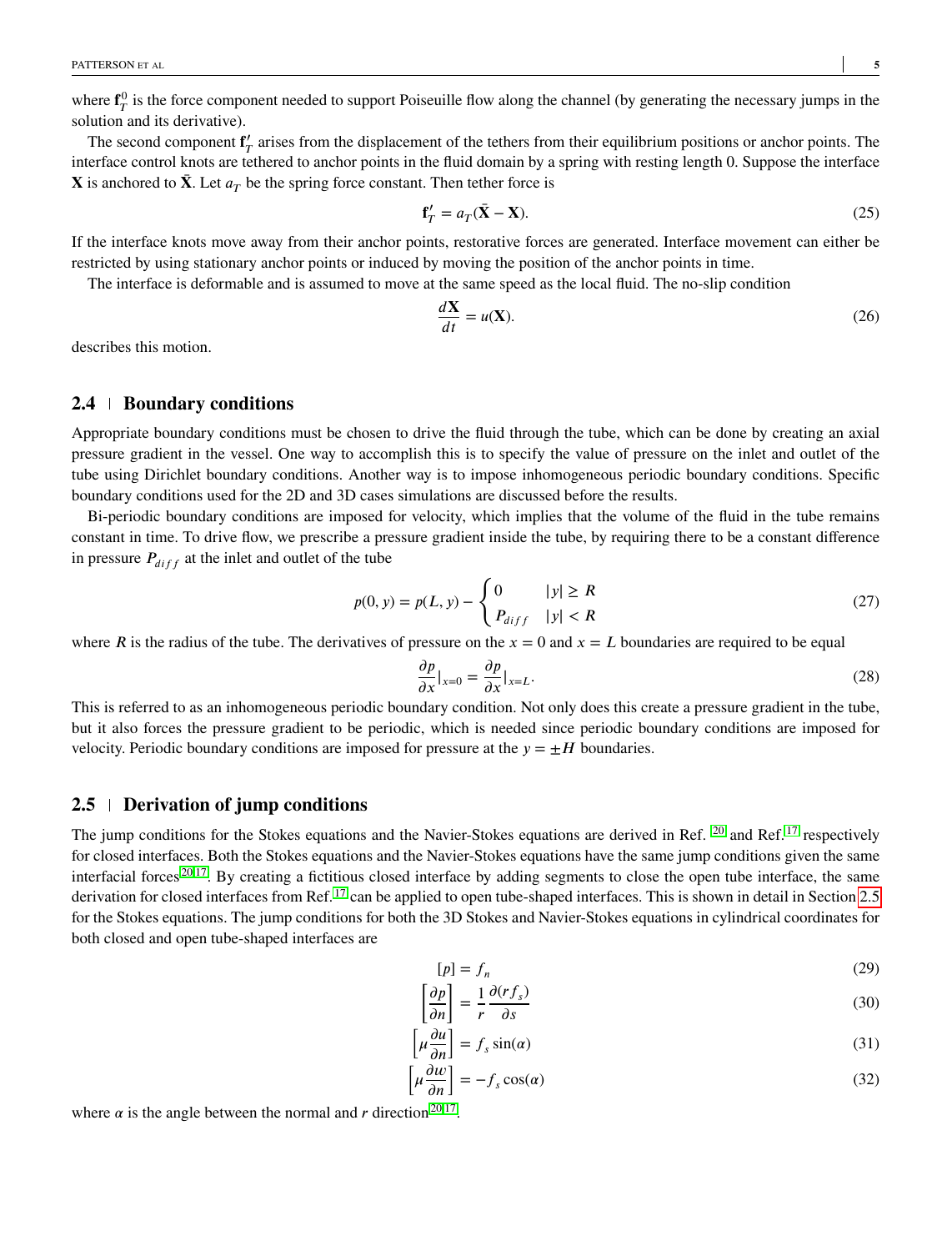Next, we derive the jump conditions across an open tube for the 3D Stokes equations in axisymmetric cylindrical coordinates. We show that the jump conditions in cylindrical coordinates for an interface that is in the shape of an open tube have the same dependence on force and interface position as in the closed tube case.

Again, the interface must be shaped like a closed surface for the derivation. Therefore, consider the fictitious closed surface

$$
\Gamma_c = \Gamma \cup \{(r, \theta, 0)|r \in [0, a], \theta \in [0, 2\pi] \} \cup \{(r, \theta, L)|r \in [0, b], \theta \in [0, 2\pi] \}
$$
\n(33)

which is formed by the interface  $\Gamma$  and the inlet and outlet of the tube which intersect the fluid domain Ψ at  $z = 0$  and  $z = L$ respectively.

Let  $\Omega_\epsilon$  be an extended domain that contains the surface interface  $\Gamma_c$  where the distance between  $\Omega_\epsilon$  and  $\Gamma_c$  shrinks to zero as  $\epsilon$  approaches zero. Note that  $\Omega_{\epsilon}$  extends outside of the original fluid domain Ψ.

<span id="page-5-2"></span><span id="page-5-1"></span>Although symmetry is imposed later, first consider the fully 3D Stokes equations in cylindrical coordinates, given by

$$
\frac{\partial p}{\partial r} = \mu \left( \Delta - \frac{1}{r^2} \right) u - \frac{2\mu}{r^2} \frac{\partial v}{\partial \theta} + \hat{F}_1 \tag{34}
$$

$$
\frac{1}{r}\frac{\partial p}{\partial \theta} = \mu \left(\Delta - \frac{1}{r^2}\right)v + \frac{2\mu}{r^2}\frac{\partial u}{\partial \theta} + \hat{F}_2
$$
\n(35)

<span id="page-5-0"></span>
$$
\frac{\partial p}{\partial z} = \mu \Delta w + \hat{F}_3 \tag{36}
$$

$$
\frac{1}{r}\frac{\partial(ru)}{\partial r} + \frac{1}{r}\frac{\partial v}{\partial \theta} + \frac{\partial w}{\partial z} = 0
$$
\n(37)

where  $\mathbf{x} = (r, \theta, z)$ , u, v, and w are the velocities in the r,  $\theta$ , and z directions respectively, and  $\mathbf{\hat{F}} = (\hat{F}_1, \hat{F}_2, \hat{F}_3)$  with

$$
\hat{F}_i = \iint\limits_{\Gamma_c} \hat{f}_i(s,\theta,t)\delta(\mathbf{x}-\mathbf{X}(s,\theta,t))dS
$$
\n(38)

for  $i = 1, 2, 3$ , where  $\hat{\bf{f}}$  is the extension of **f** which is supported on Γ and agrees with **f** on Γ. Even if the correction terms are computed for the fictitious closed domain Γ*<sup>𝑐</sup>* there is no contribution from the extensions of the interface. Therefore, the hat symbol is dropped for the rest of the derivation. Now the derivation mirrors the procedure found in Ref.<sup>[20](#page-23-10)</sup>.

Taking the divergence of Eqs. [34,](#page-5-0) [35,](#page-5-1) and [36](#page-5-2) gives Poisson's equation for pressure

<span id="page-5-3"></span>
$$
\Delta p = \nabla \cdot \mathbf{F}.\tag{39}
$$

Let  $\phi(r, \theta, z)$  be an arbitrary twice continuously differentiable test function. Multiply the left hand side of Eq. [39](#page-5-3) by  $\phi$  and integrate over  $Ω<sub>c</sub>$ 

$$
\iiint_{\Omega_{\epsilon}} \Delta p \phi dV = \iint_{\partial \Omega_{\epsilon}} \phi (\nabla p \cdot \mathbf{n}) dS - \iiint_{\Omega_{\epsilon}} \nabla \phi \cdot \nabla p dV
$$
\n(40)

$$
= \iint\limits_{\partial\Omega_{\epsilon}} \phi(\nabla p \cdot \mathbf{n}) dS - \left( \iint\limits_{\partial\Omega_{\epsilon}} (\nabla \phi \cdot \mathbf{n}) p dS - \iint\limits_{\Omega_{\epsilon}} (\Delta \phi) p dV \right) \tag{41}
$$

$$
\to \iint_{\Gamma_c} \phi \left[ \frac{\partial p}{\partial \mathbf{n}} \right] dS - \iint_{\Gamma_c} \frac{\partial \phi}{\partial \mathbf{n}} [p] dS + 0 \text{ as } \epsilon \to 0. \tag{42}
$$

The first and second lines are by Green's first Identity and the divergence theorem, respectively. The last line is found by taking the limit as  $\epsilon$  goes to zero. The last term goes to zero since pressure is bounded. The surface element is  $dS = r ds d\theta$ . By imposing the axisymmetric assumptions on  $p$  and  $\phi$  we get that

$$
\iiint_{\Omega_e} \Delta p \phi dV \to 2\pi \left( \int_{\Gamma_e} \phi \left[ \frac{\partial p}{\partial \mathbf{n}} \right] r ds - \int_{\Gamma_e} \frac{\partial \phi}{\partial \mathbf{n}} [p] r ds \right),\tag{43}
$$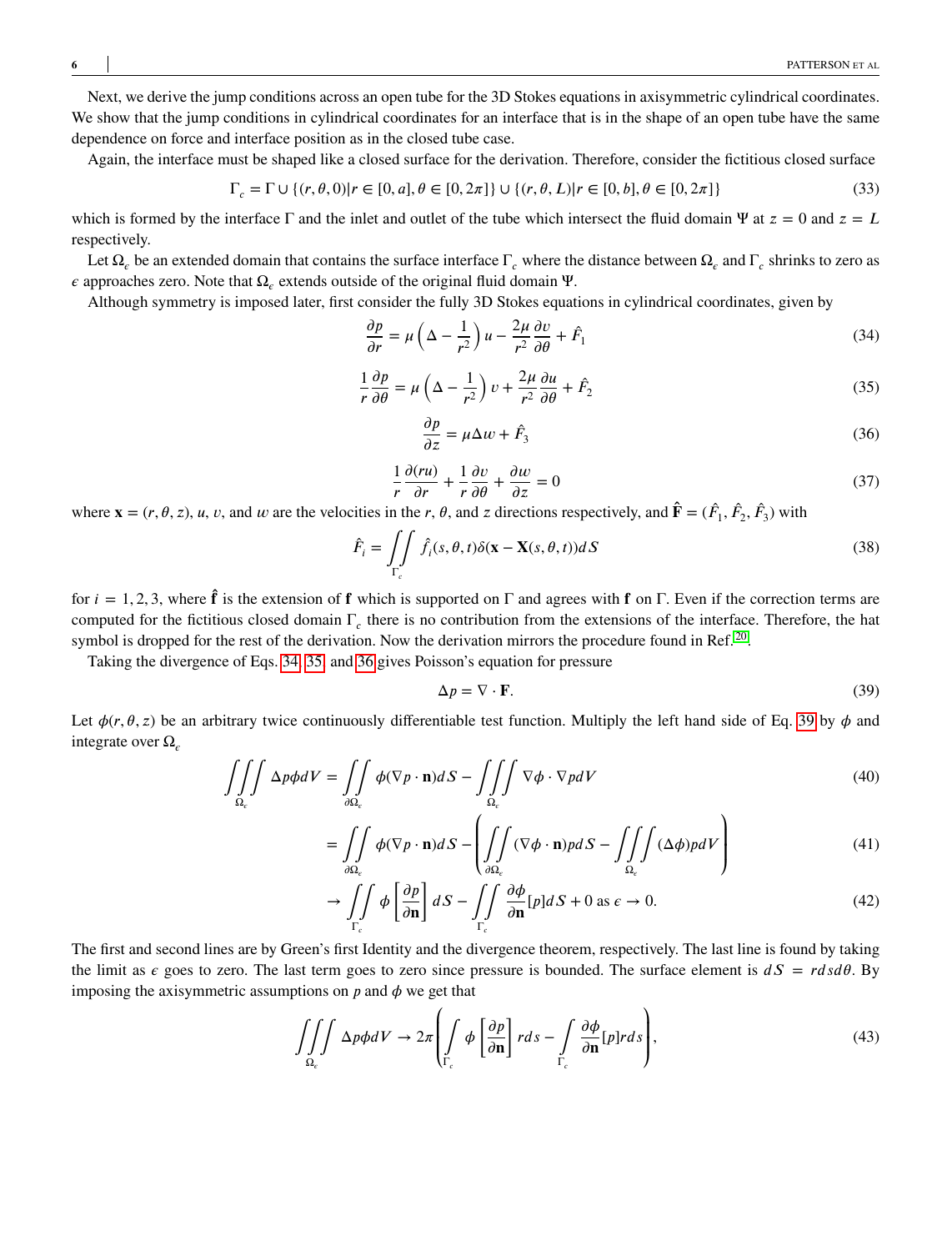where  $\Gamma_c$  denotes the curve formed by restricting the surface  $\Gamma_c$  to a fixed  $\theta$ . Multiply the right hand side of Eq. [39](#page-5-3) by  $\phi$  and integrate over  $Ω<sub>ε</sub>$ .

$$
\iiint_{\Omega_{\epsilon}} (\nabla \cdot \mathbf{F}) \phi(\mathbf{x}) dV = \iiint_{\Omega_{\epsilon}} \left( \iint_{\Gamma_{c}} \nabla \cdot (\mathbf{f}(s, \theta, t) \delta(\mathbf{x} - \mathbf{X}(s, \theta, t))) dS \right) \phi(\mathbf{x}) dV
$$
\n(44)

$$
= \iint\limits_{\Gamma_e} \mathbf{f}(s,\theta,t) \left( \iint\limits_{\Omega_e} \int \nabla \cdot \delta(\mathbf{x} - \mathbf{X}(s,\theta,t)) \phi(\mathbf{x}) dV \right) dS \tag{45}
$$

$$
= -\iint\limits_{\Gamma_c} \mathbf{f}(s,\theta,t) \cdot \nabla \phi(\mathbf{x}) dS \tag{46}
$$

The last line is found using the divergence theorem and noting that the  $\delta(\mathbf{x} - \mathbf{X}(s, \theta, t))$  has support on  $\Gamma_c$  and is zero on  $\partial \Omega_c$ . Applying the axisymmetric assumption that  $\phi$  and  $f$  are independent of  $\theta$  to Eq. [46](#page-6-0) yields

$$
\iiint\limits_{\Omega_{\epsilon}} (\nabla \cdot \mathbf{F}) \phi(\mathbf{x}) dV = -2\pi \int\limits_{\Gamma_{\epsilon}} \left( f_1 \frac{\partial \phi}{\partial r} + f_3 \frac{\partial \phi}{\partial z} \right) r ds \tag{47}
$$

<span id="page-6-0"></span>
$$
= -2\pi \int_{\Gamma_c} \left( f_n \frac{\partial \phi}{\partial n} + f_s \frac{\partial \phi}{\partial s} \right) r ds \tag{48}
$$

$$
= -2\pi \int_{\Gamma_c} \left( f_n r \frac{\partial \phi}{\partial n} - \frac{\partial f_s}{\partial s} \phi \right) ds \tag{49}
$$

where Γ<sub>*c*</sub> denotes the curve formed by restricting Γ<sub>*c*</sub> to a fixed  $\theta$ . The second line is found by breaking the force into components normal and tangential to the interface. The last line is found using integration by parts. Since  $\phi$  is arbitrary, we have

<span id="page-6-1"></span>
$$
[p] = f_n \tag{50}
$$

$$
\left[\frac{\partial p}{\partial n}\right] = \frac{1}{r} \frac{\partial (f_s r)}{\partial s}.
$$
\n(51)

To find the jump conditions for  $u$ , multiply Eq. [34](#page-5-0) by  $\phi$  and integrate

$$
\iiint_{\Omega_{\epsilon}} \phi \frac{\partial p}{\partial r} dV = \iiint_{\Omega_{\epsilon}} \phi \mu \Delta u dV - \iiint_{\Omega_{\epsilon}} \phi \frac{\mu u}{r^2} dV + \iint_{\Gamma_{\epsilon}} f_1 \phi dS. \tag{52}
$$

The first term on the right hand side of the Eq. [52](#page-6-1) approaches the following as  $\epsilon \to 0$ :

$$
\iiint_{\Omega_{\epsilon}} \phi \mu \Delta u dV = \iint_{\partial \Omega_{\epsilon}} \phi \mu (\nabla u \cdot \mathbf{n}) dS - \iiint_{\Omega_{\epsilon}} \mu \nabla \phi \cdot \nabla u dV
$$
\n(53)

$$
\to \iint\limits_{\Gamma_c} \phi \left[ \mu \frac{\partial u}{\partial \mathbf{n}} \right] dS - 0 \tag{54}
$$

The second term on the right hand side of the Eq. [52](#page-6-1)

$$
\iiint_{\Omega_{\epsilon}} \phi \frac{\mu u}{r^2} dV = \iiint_{\Omega_{\epsilon}} \phi \frac{\mu u}{r^2} r dr d\theta dz = \iiint_{\Omega_{\epsilon}} \phi \frac{\mu u}{r} dr d\theta dz
$$
\n(55)

approaches 0 as  $\epsilon \to 0$ . This is true because by the axisymmetric condition when  $r \to 0$ , *u* approaches zero. Additionally  $\lim_{r\to 0} \frac{u}{r}$  $\frac{u}{r} = \frac{\partial u}{\partial r}$  $\frac{\partial u}{\partial r}$ , which is finite.

The first term on the left hand side of the Eq. [52](#page-6-1) approaches the following as  $\epsilon \to 0$ .

$$
\iiint\limits_{\Omega_{\epsilon}} \phi \frac{\partial p}{\partial r} dV = \iiint\limits_{\Omega_{\epsilon}} \phi \nabla \cdot [p, 0] - \frac{p}{r} dV \tag{56}
$$

$$
\to \iint\limits_{\Gamma_c} \phi[p] \cos(\alpha) dS + 0 \tag{57}
$$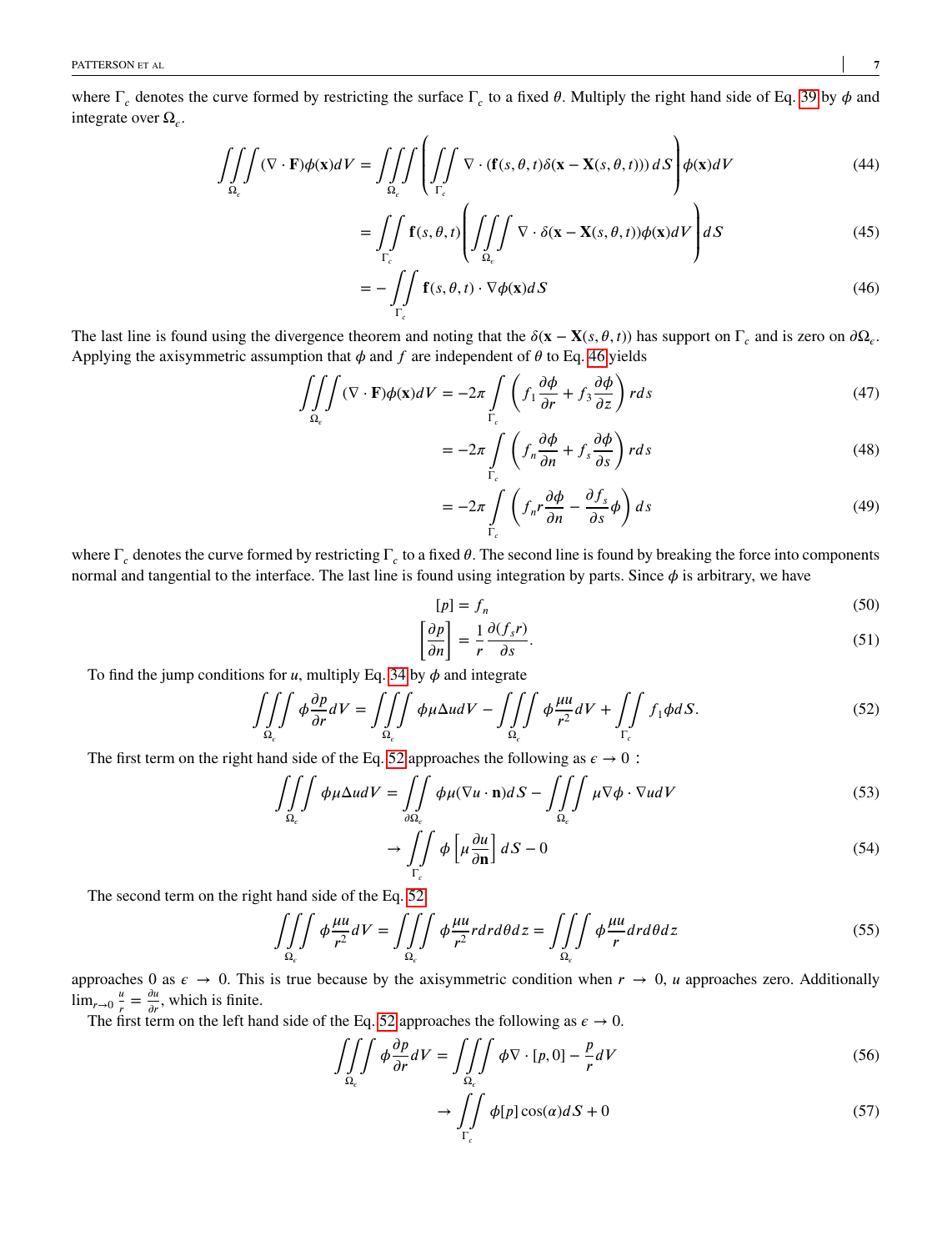where  $\alpha$  is the angle between the normal and  $r$  direction. Therefore

$$
\left[\mu \frac{\partial u}{\partial n}\right] = [p] \cos(\alpha) - \frac{f_1}{|f_1|} = f_s \sin(\alpha). \tag{58}
$$

Similarly,

$$
\left[\mu \frac{\partial w}{\partial n}\right] = [p] \sin(\alpha) - \frac{f_3}{|f_3|} = f_s \cos(\alpha). \tag{59}
$$

#### **3 NUMERICAL METHOD**

To solve the immersed boundary problem, we compute the fluid velocity and pressure on a fixed Eulerian grid. A moving Lagrangian frame of reference is used to track the location of the interface Γ over time. In 2D, the Stokes equations are solved on the fluid computational grid,

$$
\Omega_h = \left\{ \mathbf{x}_{i,j} = \left( jh, ih - \frac{H}{2} \right) | i \in 1, ..., N_y \text{ and } j \in 1, ..., N_x \right\}
$$

where *h* is the grid spacing and  $N_x = \frac{L}{h}$  $\frac{L}{h} + 1$  and  $N_y = \frac{H}{h}$  $\frac{h}{h}$  + 1 are the number of grid points in the *x* and *y* directions respectively. In 3D, the Stokes equations are solved on the fluid computational grid,

$$
\Omega_h = \left\{ \mathbf{x}_{i,j} = \left( ih, jh - \frac{H}{2} \right) | i \in 1, \dots, N_r \text{ and } j \in 1, \dots, N_z \right\}
$$

where *h* is the grid spacing and  $N_r = \frac{H}{h}$  $\frac{H}{h} + 1$  and  $N_z = \frac{L}{h}$  $\frac{L}{h}$  + 1 are the number of grid points in the *r* and *z* directions respectively. In both the 2D and 3D case, the interface position at time  $t_n = n\Delta t$  is tracked by  $N_b$  boundary markers  $\mathbf{X}^n = {\mathbf{X}_i^n}_{i=1}^{N_b}$  that are connected by a cubic spline.

## **3.1 Velocity decomposition method**

The velocity decomposition method, developed by Ref.  $^{25}$  $^{25}$  $^{25}$ , can be used to avoid computing most of the correction terms that are needed for the immersed interface method for the Navier-Stokes equations. This method leverage the fact that, given the same singular interfacial force, the jumps in the solutions are identical for both the Stokes equations and the Navier-Stokes equations as shown by Ref. <sup>[13](#page-23-3)</sup> and Ref. <sup>[14](#page-23-4)</sup> respectively. This result occurs because the no-slip condition implies that velocity and its material derivative are continuous at the interface<sup>[26](#page-23-16)</sup>.

It is sufficient to break the solution of the Navier-Stokes equations into a part that satisfies the Stokes equations with the singular interfacial forces and a regular part that solves the remaining equations as shown below.

Suppose **u** and *p* solve the Navier-Stokes equations with a singularly-supported interfacial force **F**. Let

$$
\mathbf{u} = \mathbf{u}_s + \mathbf{u}_r \tag{60}
$$

$$
p = p_s + p_r \tag{61}
$$

where the subscripts *s* and *r* are used for the Stokes and regular part, respectively. The Stokes part,  $\mathbf{u}_s$  and  $p_s$ , satisfies the Stokes equations with the interfacial force **F** 

<span id="page-7-0"></span>
$$
-\mu \Delta \mathbf{u}_s = -\nabla p_s + \mathbf{F} \tag{62}
$$

<span id="page-7-1"></span>
$$
\nabla \cdot \mathbf{u}_s = 0. \tag{63}
$$

The regular part,  $\mathbf{u}_r$ , and  $p_r$ , satisfies the remaining terms in the full Navier-Stokes equations

$$
\rho \left( \frac{\partial \mathbf{u}_r}{\partial t} + \mathbf{u} \cdot \nabla \mathbf{u}_r \right) = \mu \Delta \mathbf{u}_r - \nabla p_r + \mathbf{F_b}
$$
\n(64)

$$
\nabla \cdot \mathbf{u}_r = 0 \tag{65}
$$

$$
\mathbf{F}_b = -\rho \left( \frac{\partial \mathbf{u}_s}{\partial t} + \mathbf{u} \cdot \nabla \mathbf{u}_s \right). \tag{66}
$$

<span id="page-7-2"></span>where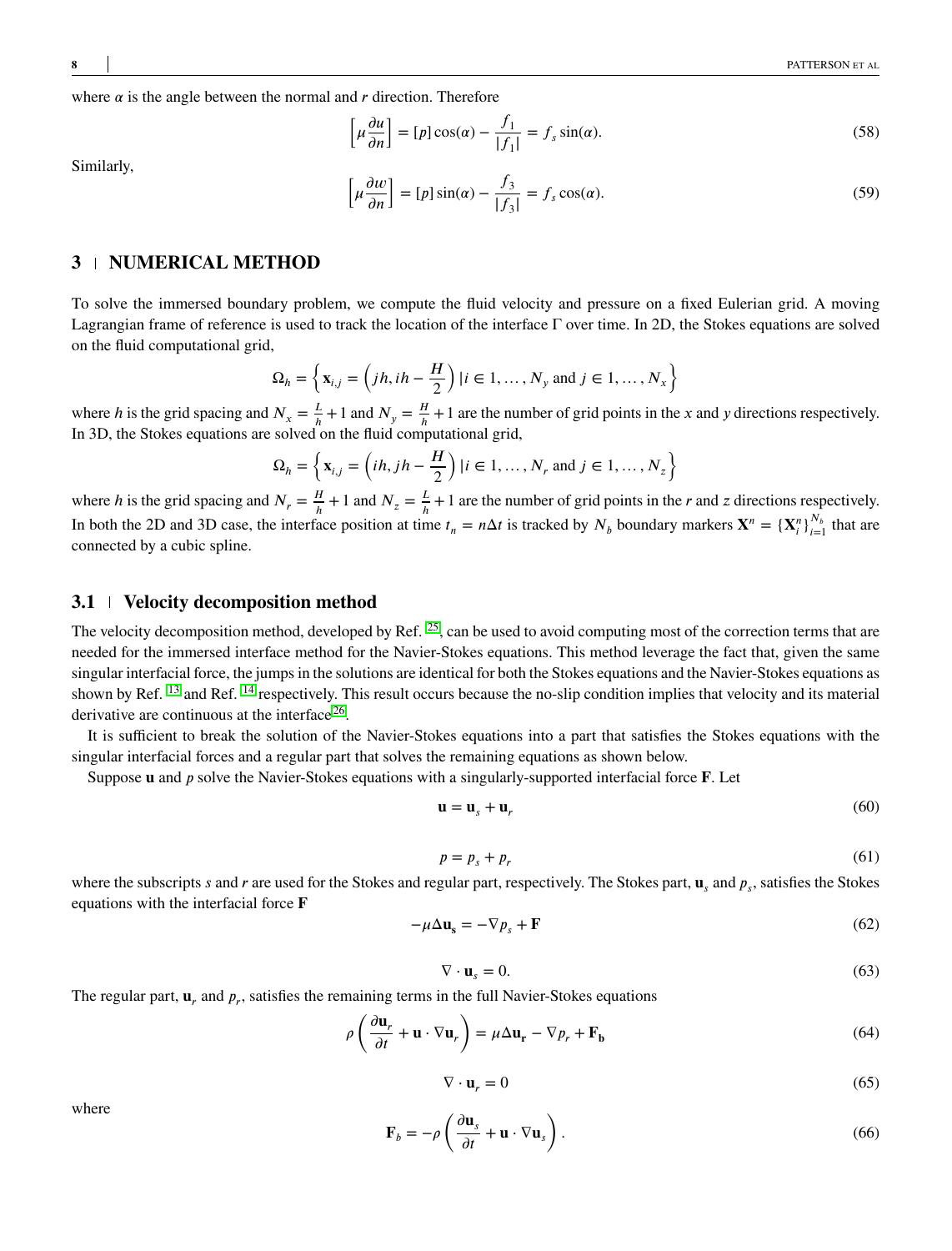The Stokes part is found first, so  $\mathbf{F}_b$  is known and treated as a body force when solving for the regular part. The force  $\mathbf{F}_b$  is a continuous function in the fluid domain since  $\mathbf{u}_s$  and its material derivative are continuous. Notice that the full velocity  $\mathbf{u}$  is used in the transport of  $\mathbf{u}_r$  and in  $\mathbf{F}_b$ .

This method has several advantages over the immersed interface method for the Navier-Stokes equations. First, correction terms only need to be computed for the Stokes part of the solution, saving considerable time in implementation since numerous correction terms are needed for the additional terms in the Navier-Stokes equations. Secondly, the velocity decomposition method can also be implemented with fractional time steps that help overcome some of the challenges of simulating stiff interfaces. Small fractional time steps are used to move the interface, which is done by only computing the velocity on the interface. This computation is done using Stokeslets to compute the Stokes part of the velocity at the interface and interpolating the regular part of velocity on the interface in time<sup>[25](#page-23-15)</sup>. Therefore, the interface position can be updated without computing the full solution at each fractional time step.

#### **3.2 Stokes part: immersed interface method for open tube interfaces**

The Stokes part of the equation is solved using the IIM-OT. This method requires the jump conditions for the solution to be known a priori. The velocity decomposition method is based on the fact that the jump conditions for the Navier-Stokes equations and the Stokes equations with the same interfacial forces are identical  $25$ , which is true because the no-slip condition implies that

$$
[\mathbf{u}] = 0 \tag{67}
$$

since the interface moves at the velocity of the local fluid<sup>[26](#page-23-16)</sup>. Taking the material derivative of velocity gives

$$
\left[\frac{\partial \mathbf{u}}{\partial t} + \nabla \mathbf{u} \cdot \mathbf{u}\right] = 0.
$$
\n(68)

Therefore, the advection term does not contribute to the jump conditions<sup>[26](#page-23-16)</sup>.

Since the jump conditions are known, the immersed interface method for open tube interfaces needs to only correct the incompressible Stokes equations. First, the incompressible Stokes equations are converted into a series of uncoupled Poisson problems. The Poisson problem for pressure,  $p_s$  is found by taking the divergence of Eq. [62](#page-7-0) and use the incompressibility condition

$$
\nabla \cdot (-\mu \Delta \mathbf{u}_s) = -\nabla \cdot (\nabla p_s) + \nabla \cdot \mathbf{F}
$$
\n(69)

$$
\Delta p_s = \nabla \cdot \mathbf{F}.\tag{70}
$$

Once  $p_s$  is known, Eq. [62](#page-7-0) reduces to a Poisson problem for each component of velocity,  $\mathbf{u}_s$ . Therefore, to solve the Stokes part it is sufficient to use the immersed interface method for Poisson problems.

The immersed interface method for Poisson problems was developed by Ref.  $^{12}$  $^{12}$  $^{12}$ . The Poisson problems are discretized using the finite difference method. Therefore, to apply the IIM-OT to the Stokes equations, it is only necessary to compute the corrections terms for the first- and second-order spatial derivatives. Once the jump conditions for the open tube interface are known, the correction terms can be computed using the immersed interface method for Poisson problems.

#### **3.3 Regular part: projection method and semi-Lagrangian method**

The regular part of the solution satisfies Eqs.  $64-66$ . The advection terms and the body force  $\mathbf{F}_b$  are discretized using the backward difference formula, where the upstream values of velocity are found using the semi-Lagrangian method. A projection method is used to enforce the incompressibility condition.

### **3.3.1 Semi-Lagrangian method**

The advection terms,  $\frac{\partial \mathbf{u}_r}{\partial t} + \mathbf{u} \cdot \nabla \mathbf{u}_r$  and  $\frac{\partial \mathbf{u}_s}{\partial t} + \mathbf{u} \cdot \nabla \mathbf{u}_s$ , can be thought of as material derivatives or the derivatives along the path of a fluid particle. In the semi-Lagrangian method, the material derivative is computed at Eulerian grid points, which combines the Lagrangian and Eulerian variable frameworks and has several benefits over a purely Lagrangian or Eulerian framework.

The material derivative is computed at Eulerian grid points. Therefore, the resolution of the grid does not deteriorate or get distorted with the fluid flow, which can occur in Lagrangian methods.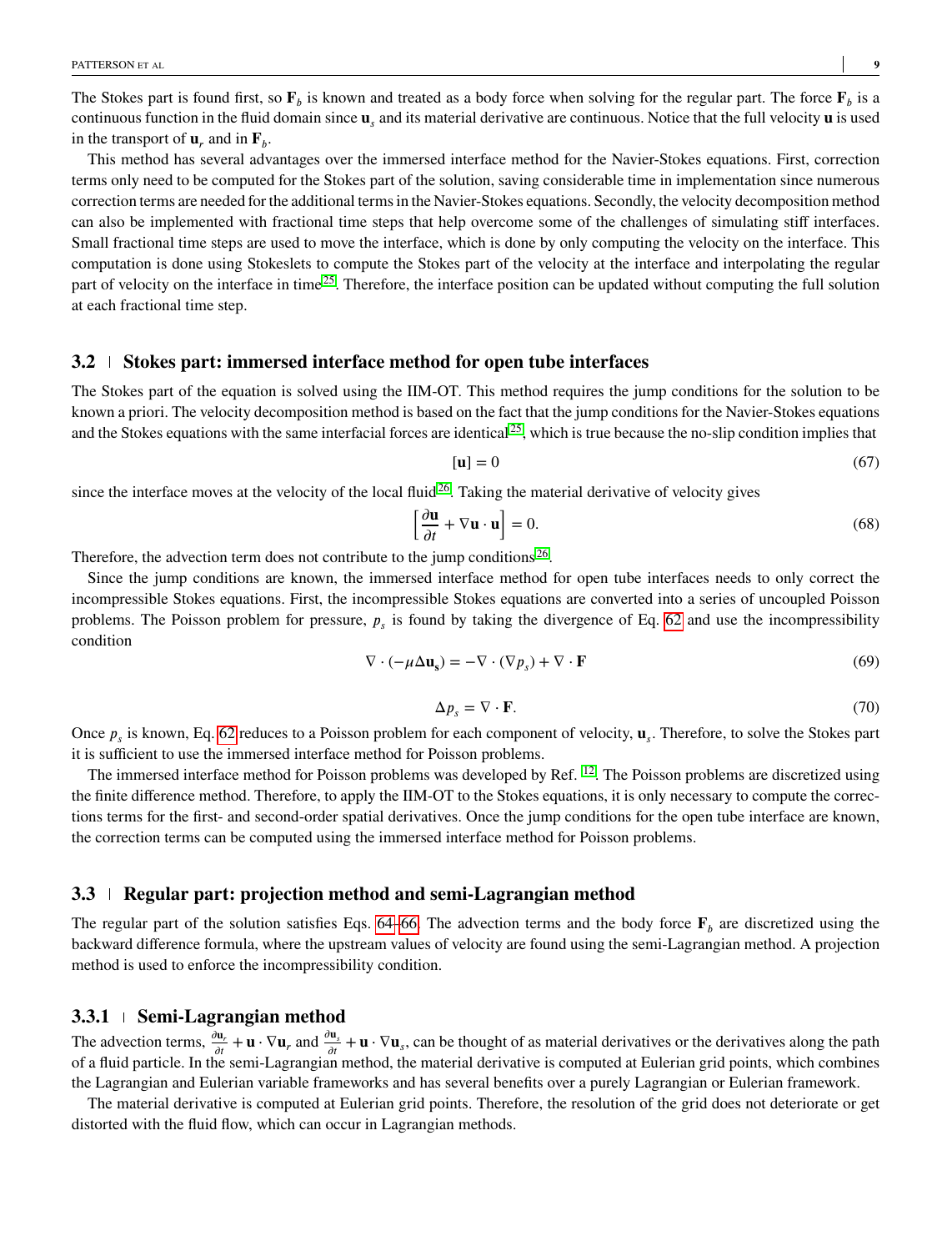Particles cannot physically cross the impermeable immersed interface so that the material derivatives will be smooth, which reduces the number of correction terms needed in the immersed interface method. For example, correction terms would be needed for the time derivatives computed on an Eulerian grid when the interface crosses over a grid point in a time step. Additionally, ∇**𝐮**is discontinuous at Γ, so the terms,**𝐮**⋅∇**𝐮***<sup>𝑟</sup>* and**𝐮**⋅∇**𝐮***<sup>𝑠</sup>* , would need to be corrected near the interface if discretized on the Eulerian grid<sup>[27](#page-23-17)[,28](#page-23-18)</sup>. Additionally, the nonlinear terms of the Navier-Stokes equations do not need to be discretized explicitly in the semi-Lagrangian method.

The semi-Lagrangian method is used to compute the velocity along the path of a fluid particle that passes through the grid point  $\mathbf{x}^{n+1}$  at time  $t_{n+1}$ , which is used to compute the material derivative of the velocity of the particles. This is done by first computing the upstream positions of the particle,  $\mathbf{x}^n$  and  $\mathbf{x}^{n-1}$ , at two previous times,  $t_n$  and  $t_{n-1}$ , respectively. An example of a 1D particle path is shown in Fig. **??**.

The upstream position of the particle located on the Eulerian fluid grid point,  $\mathbf{x}_0$ , at time  $t_{n+1}$  can be found by integrating

$$
\frac{d\mathbf{x}(t)}{dt} = \mathbf{u}(\mathbf{x}(t), t), \quad \mathbf{x}(t_{n+1}) = \mathbf{x}_0,\tag{71}
$$

backwards in time. The predictor-corrector method

$$
\mathbf{x}^* = x_0 - \frac{\Delta t}{2} \mathbf{u} \left( \mathbf{x}_0 - \frac{\Delta t}{2} \mathbf{u}^{n + \frac{1}{2}}, t_{n + \frac{1}{2}} \right)
$$
(72)

$$
\mathbf{x}^n = \mathbf{x}_0 - \Delta t \mathbf{u}(\mathbf{x}^*, t_{n + \frac{1}{2}}) \tag{73}
$$

and

$$
\mathbf{x}^* = x_0 - \Delta t \mathbf{u} \left( \mathbf{x}_0 - \Delta t \mathbf{u}^n, t_n \right) \tag{74}
$$

$$
\mathbf{x}^{n-1} = \mathbf{x}_0 - 2\Delta t \mathbf{u}(\mathbf{x}^*, t_n) \tag{75}
$$

can be used to find the upstream positions at two previous time steps with second-order temporal accuracy. Notice that  $u^{n+\frac{1}{2}}$  is approximated using the time extrapolation  $\frac{3}{2}$ **u**<sup>n</sup> –  $\frac{1}{2}$ **u**<sup>n-1</sup>.

It is unlikely that the upstream positions coincide with grid points. Therefore the velocity at upstream values

$$
\tilde{\mathbf{u}}_r^n = \mathbf{u}_r(\mathbf{x}^n, t_n) \tag{76}
$$

$$
\tilde{\mathbf{u}}_r^{n-1} = \mathbf{u}_r(\mathbf{x}^{n-1}, t_{n-1})
$$
\n(77)

are interpolated in space from the velocity at grid points using cubic Lagrangian interpolation. This interpolation has 4th order accuracy in space. Once the upstream values of velocity are known, the material derivative is found using the second-order backwards difference formula. Therefore, Eq. [64](#page-7-1) can be discretized using

$$
\frac{3\mathbf{u}_r^{n+1} - 4\tilde{\mathbf{u}}_r^n + \tilde{\mathbf{u}}_r^{n-1}}{2\Delta t} + \nabla p_r^n = \mu \Delta \mathbf{u}_r^{n+1} + \mathbf{F}_b^{n+1}.
$$
\n(78)

#### **3.3.2 Projection method**

The coupling of the velocity components and pressure in the Navier-Stokes equations would create a large finite difference system if all components were solved simultaneously. Instead, the projection method is used to solve the regular part. In this procedure, an intermediate value of velocity  $\mathbf{u}^*$  and pressure  $p^*$  are found that satisfy

$$
\frac{D\mathbf{u}^*}{Dt} = -\nabla p^* + \mu \nabla^2 \mathbf{u}^* + \mathbf{F}.\tag{79}
$$

The intermediate values are then projected,  $P(\mathbf{u}^*) = \mathbf{u}$ , into the subspace of divergence-free vector fields so that  $\nabla \cdot \mathbf{u} = 0$ . This works because every vector field **w** can be written as a Hodge decomposition  $\mathbf{w} = \mathbf{v} + \nabla \phi$  where **v** is divergence-free. This projected value **u** satisfies the Navier-Stokes equations.

The regular part of the Navier-Stokes equations can be numerically solved using the following projection method. An intermediate velocity value,  $\mathbf{u}^*$  is found by solving

$$
\frac{3\mathbf{u}_r^* - 4\tilde{\mathbf{u}}_r^n + \tilde{\mathbf{u}}_r^{n-1}}{2\Delta t} + \nabla p_r^n = \mu \Delta \mathbf{u}_r^* + \mathbf{F}_b^{n+1}.
$$
\n(80)

where  $p_r^n$  is the value of pressure from the previous time step. The intermediate value  $\mathbf{u}_r^*$  is approximately projected into divergence-free space by defining  $\phi$  as

$$
\mathbf{u}_r^{n+1} = \mathbf{u}_r^* - (\Delta t)\nabla \phi^{n+1},\tag{81}
$$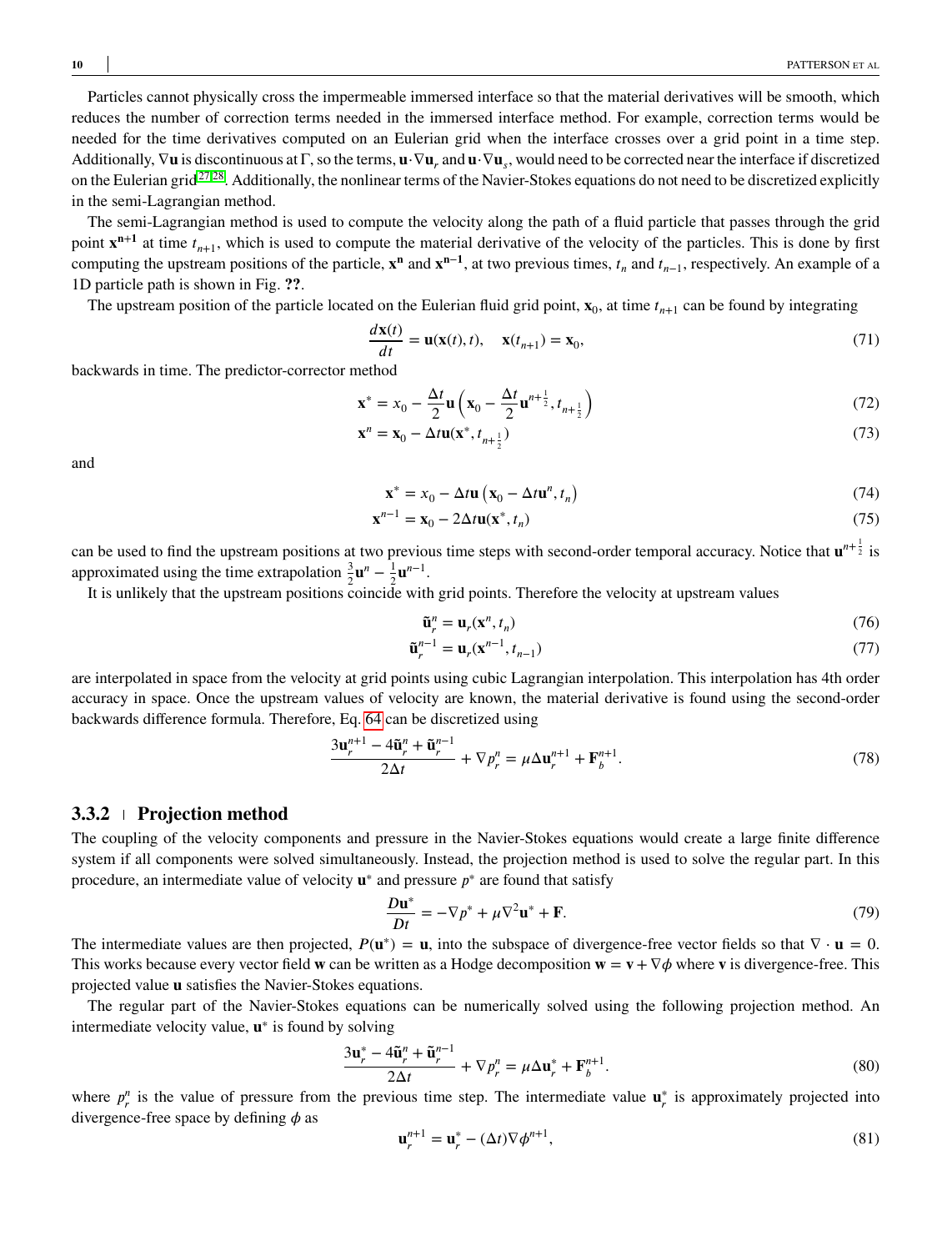which can be found by solving

$$
\Delta \phi^{n+1} = \frac{1}{\Delta t} \nabla \cdot \mathbf{u}_r^*.
$$
 (82)

Then, velocity and the gradient of pressure can be found by

$$
\mathbf{u}_r^{n+1} = \mathbf{u}_r^* - \Delta t \nabla \phi^{n+1} \tag{83}
$$

$$
\nabla p_r^{n+1} = \nabla p^n + \frac{3}{2} \nabla \phi^{n+1} - \mu \Delta t \nabla^3 \phi^{n+1}.
$$
\n(84)

#### **3.4 Time-stepping**

The interface movement is govern by Eq. ??. Suppose the interface position at time  $t_n = n\Delta t$  is represented by  $N_b$  boundary markers  $X^n = {X_i^n}_{i=1}^{N_b}$ . The velocity at each marker  $U^n = {U_i^n}_{i=1}^{N_b}$  can be found by interpolating the velocity from the fluid grid to the markers using a second-order method such as bi-linear interpolation. Care must be taken during this interpolation since the velocity near the interface is not smooth. The velocity could be corrected near the interface or a one-sided approximation for velocity could be used where all interpolation points are on the same side of the interface.

For the time stepping to be second-order, the velocity on the interface at two previous time levels,  $\mathbf{U}^n$  and  $\mathbf{U}^{n-1}$ , are needed. The interface position is then updated as follows:

$$
\mathbf{X}^{n+1} = \mathbf{X}^n + \Delta t \left( \frac{3}{2} \mathbf{U}^n - \frac{1}{2} \mathbf{U}^{n-1} \right). \tag{85}
$$

To move the interface initially, forward Euler's method was used.

### **3.5 Velocity decomposition method algorithm outline**

At time  $t_n$ , the following are known:  $\mathbf{u}^i$ ,  $p^i$ ,  $\mathbf{u}^i_s$ ,  $p^i_s$ ,  $\mathbf{u}^i_r$ ,  $p^i_r$ , and  $\mathbf{X}^i$  for  $i = n$  and  $i = n - 1$ . The following procedure can be used to compute the solution at  $t_{n+1}$ .

- 1. Update interface position  $X^{n+1}$ .
	- a) Interpolate velocity at the interface  $U^i$  from fluid grid  $\mathbf{u}^i$  using

$$
\mathbf{U}^n \approx \mathbf{u}^n(\mathbf{X}^n, t_n) \tag{86}
$$

b) The interface positions  $X^{n+1}$  is updated using the no slip condition

$$
\mathbf{X}^{n+1} = \mathbf{X}^n + \Delta t \left( \frac{3}{2} \mathbf{U}^n - \frac{1}{2} \mathbf{U}^{n-1} \right). \tag{87}
$$

- c) Compute the interfacial force  $f^{n+1}$  from the interface position  $X^{n+1}$ .
- 2. Compute the Stokes solution,  $\mathbf{u}_s^{n+1}$  and  $p_s^{n+1}$ .
	- a) Use force  $f^{n+1}$  to find the correction terms,  $C_{p_h}^{n+1}$  and  $C_{u_h}^{n+1}$ , for pressure and velocity respectively using the immersed interface method.
	- b) Solve the following Poisson problem for pressure,  $p^{n+1}$ :

$$
\Delta_h p^{n+1} = \mathbf{C}_{p_h}^{n+1}
$$

- c) Compute the discrete pressure gradient,  $\nabla_h p^{n+1}$  using correction terms.
- d) Solve the following Poisson problems for each component of velocity,  $\mathbf{u}^{n+1}$ .

$$
\Delta_h \mathbf{u}^{n+1} = -\nabla_h p^{n+1} + \mathbf{C}_{\mathbf{u}_h}^{n+1}
$$

- 3. Compute regular solution,  $\mathbf{u}_r^{n+1}$  and  $p_r^{n+1}$ .
	- a) Use semi-Lagrangian method to compute  $F_b = -\frac{d\mathbf{u}_s}{dt}$  $\frac{d\mathbf{u}_s}{dt}$ ,  $\tilde{\mathbf{u}}_r^n$ , and  $\tilde{\mathbf{u}}_r^{n-1}$ .
	- b) Solve momentum equation for intermediate regular velocity,  $\mathbf{u}^*$ .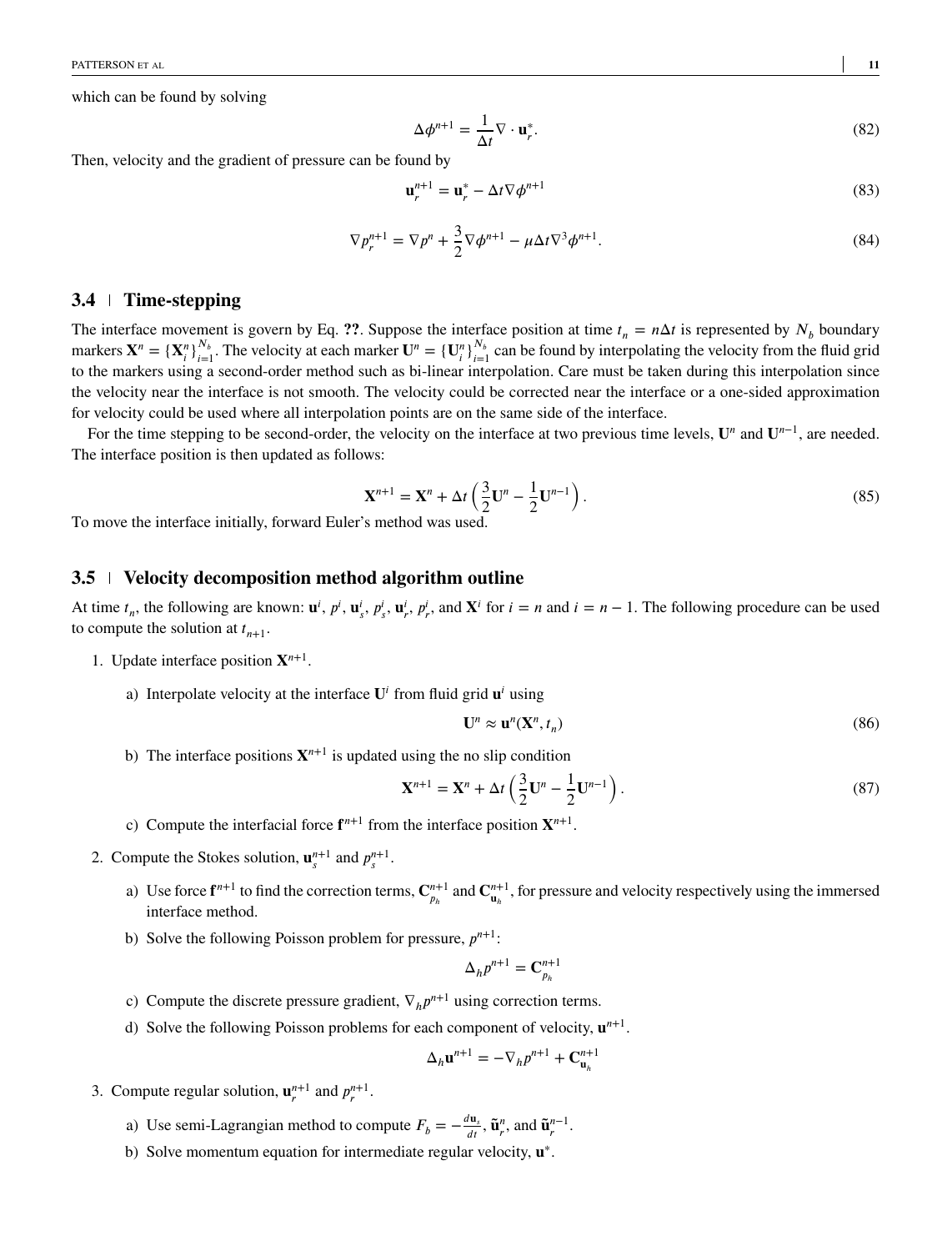- c) Compute  $\phi^{n+1}$  needed to project into divergent-free space.
- d) Find  $\mathbf{u}_r^{n+1}$  and  $p_r^{n+1}$  using  $\phi^{n+1}$ .
- 4. Compute the full solution at time  $t_{n+1}$  by adding the Stokes and regular part.

Forward Euler's method is used for the first step of the time stepping methods. The local truncation error is  $O(\Delta t^2)$  and this is only used for one time step, second-order temporal accuracy is still maintained.

# **4 NUMERICAL RESULTS**

## **4.1 Stokes Results**

<span id="page-11-0"></span>A grid refinement study was conducted to test the spatial convergence rate for the immersed interface method in an open tube for the Stokes equations in 3D axisymmetric cylindrical coordinates shown in Eqs. [88](#page-11-0) – [90.](#page-11-1) In this test, the tube was displaced and allowed to return to its resting position as a tube with a constant radius. In addition to confirming the order of the method, this test also aims to validate that approximate 3D Poiseuille flow is achieved when the tube has near constant radius.

$$
\frac{\partial p}{\partial r} = \mu \left( \frac{1}{r} \frac{\partial}{\partial r} \left( r \frac{\partial w}{\partial r} \right) + \frac{\partial^2 w}{\partial z^2} - \frac{w}{r^2} \right)
$$
(88)

$$
\frac{\partial p}{\partial z} = \mu \left( \frac{1}{r} \frac{\partial}{\partial r} \left( r \frac{\partial u}{\partial r} \right) + \frac{\partial^2 u}{\partial z^2} \right)
$$
(89)

$$
\frac{1}{r}\frac{\partial(ru)}{\partial r} + \frac{\partial w}{\partial z} = 0\tag{90}
$$

<span id="page-11-1"></span>For the cylindrical coordinate test cases, the domain is assumed to be radially symmetric. This allows three dimensional kinetics with two dimensional computational costs. Although, the fluid domain is  $\Omega = [-1.625cm, 1.625cm] \times [0, 2\pi] \times [0, 4.25cm]$ , the solution is only computed on the computational domain  $\Omega = [0 \text{cm}, 1.625 \text{cm}] \times [0 \text{cm}, 4.25 \text{cm}]$  which is the  $\theta = 0$  slice of the fluid domain.  $R = .7$  cm is the resting radius of the tube.

For this case, the interface was initially displaced in the *r* direction according to the function

$$
r(z) = .2e^{-(z-\frac{L}{2})^2} - .2e^{-(\frac{L}{2})^2} + R
$$
\n(91)

where  $R$  is the resting radius of the tube. The interface was then allowed to return to its resting position as a straight tube.

Flow is driven through the tube by prescribing a pressure gradient over the computational domain using Dirichlet boundary conditions. At the inlet, it is assumed that  $w$  has a parabolic profile consistent with 3D Poiseuille flow. In 3D axisymmetric cylindrical coordinates, the pressure gradient and velocity are related by

$$
w = -\frac{dp}{dz}\frac{1}{4\mu}(R^2 - y^2)
$$
\n(92)

$$
u = -\frac{dp}{dr} = 0.\t\t(93)
$$

• Inlet Boundary  $(z = 0)$ 

$$
p|_{z=0} = \begin{cases} 0 & |r| < R \\ \frac{8\mu\bar{w}L}{R^2} & |r| \le R \end{cases}, \qquad w|_{z=0} = \begin{cases} 0 & r < -R \\ \frac{2\bar{w}(R^2 - r^2)}{R^2} & |r| \le R \\ 0 & R < r \end{cases}, \qquad u|_{z=0} = 0
$$

• Outlet Boundary  $(z = L)$ 

• Top Boundary  $(r = H)$ 

|                                           | $ p _{z=L} = 0,$ $\frac{\partial w}{\partial z} _{z=L} = 0,$ $\frac{\partial u}{\partial z} _{z=L} = 0$ |  |
|-------------------------------------------|---------------------------------------------------------------------------------------------------------|--|
| $\frac{\partial p}{\partial r} _{r=H}=0,$ | $\frac{\partial w}{\partial r} _{r=H} = 0, \qquad \frac{\partial u}{\partial r} _{r=H} = 0$             |  |

• Bottom Boundary  $(r = 0)$ 

$$
\frac{\partial p}{\partial r}|_{r=0} = 0, \qquad \frac{\partial w}{\partial r}|_{r=0} = 0, \qquad u|_{r=0} = 0
$$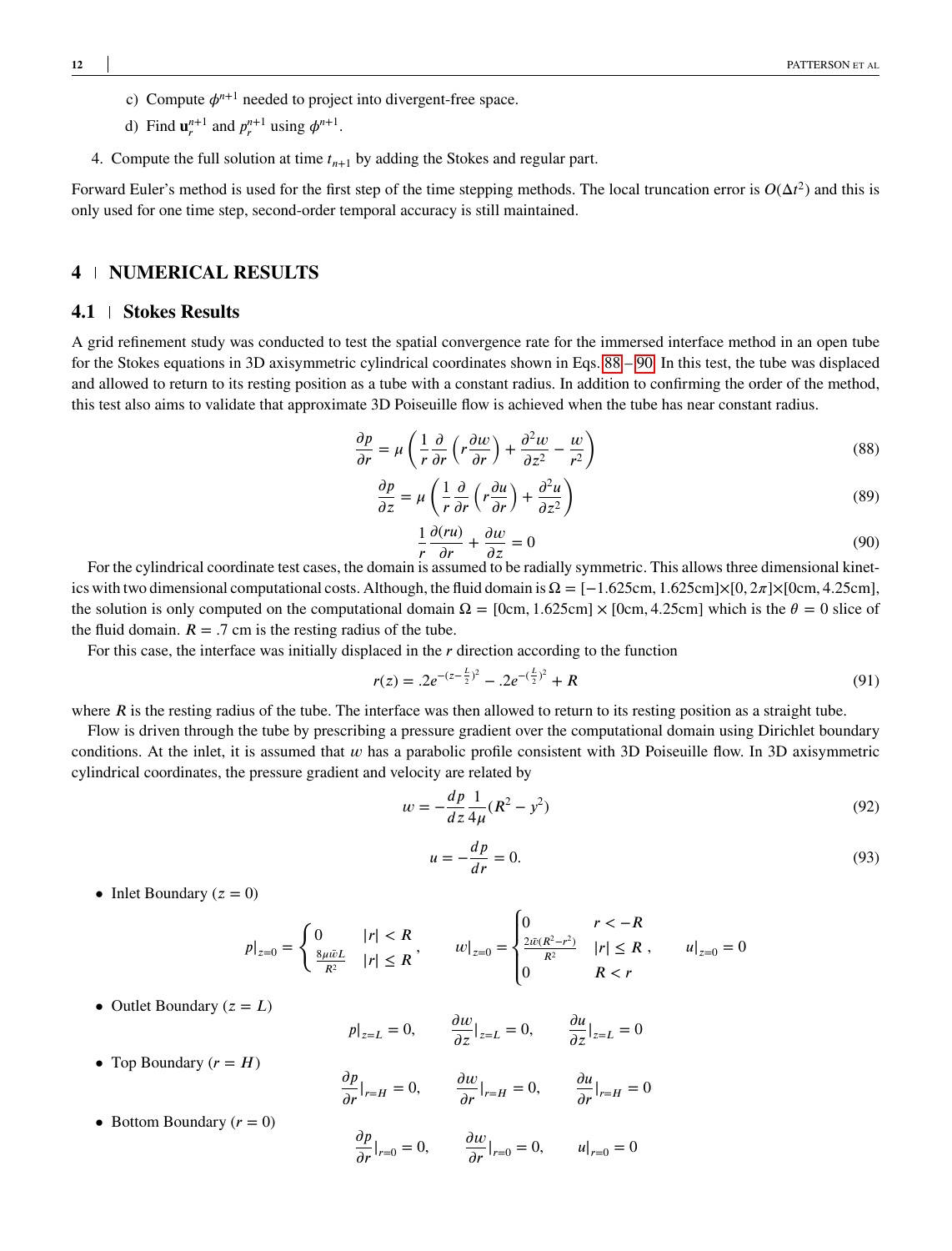| Parameter                | Symbol        | Value                |
|--------------------------|---------------|----------------------|
| Viscosity                | $\mu$         | $0.1$ gm/(cm·s)      |
| Density                  | $\rho$        | 1 gm/cm <sup>3</sup> |
| Domain length            | L             | 4.25 cm              |
| Domain height            | H             | $1.625$ cm           |
| Initial tube radius      | R             | $0.7 \text{ cm}$     |
| Interface control points | $N_h$         | 100                  |
| Simulation length        | T             | 4 s                  |
| Time steps               | $N_{t}$       | 2000                 |
| Time step size           | $\Delta t$    | $2e-3s$              |
| Tether force constant    | $a$ Tether    | $10 \text{ gm/s}^2$  |
| Elastic force constant   | $a_{Elastic}$ | .1 $\text{gm/s}^2$   |
| Average Inlet Velocity   | ū             | 1 cm/s               |

<span id="page-12-0"></span>**TABLE 1** Parameters used for the spatial convergence study of the IIM-OT for 3D Stokes flow in axisymmetric cylindrical coordinates.

The remainder of the parameters used for this experiment are shown in Table [1.](#page-12-0)

The solution was computed at various resolutions and then compared to a  $1089 \times 417$  high-resolution solution. The results of the convergence study shown in Table [2](#page-12-1) indicate that the method is second-order accurate in space.

<span id="page-12-1"></span>**TABLE 2** Spatial convergence results of the IIM-OT for Stokes flow in cylindrical coordinates. Solutions are compared to a high resolution,  $1089 \times 417$  solution at time  $t = 0$ .

|                | Grid Size |                      |      | w                          |      | u                            |       |  |
|----------------|-----------|----------------------|------|----------------------------|------|------------------------------|-------|--|
| $N_{\text{-}}$ | $N_{r}$   | $\ \cdot\ _{\infty}$ |      | Order $\ \cdot\ _{\infty}$ |      | Order $   \cdot   _{\infty}$ | Order |  |
| 35             | 14        | 0.03741              |      | 0.25162                    |      | 0.10789                      |       |  |
| 69             | 27        | 0.00796              | 2.23 | 0.10349                    | 1.28 | 0.02643                      | 2.03  |  |
| 137            | 53        | 0.00189              | 2.07 | 0.01862                    | 2.47 | 0.00628                      | 2.07  |  |
| 273            | 105       | 0.00044              | 2.12 | 0.00456                    | 2.03 | 0.00145                      | 2.12  |  |
| 545            | 209       | 0.00008              | 2.37 | 0.00027                    | 4.07 | 0.00029                      | 2.34  |  |

Fig. [2](#page-14-0) shows the interface position overlaid on a quiver plot that show the velocity as an arrow with components  $(w, u)$  various times. Since the most dramatic changes occur in the beginning of the simulation, the Fig. [2a, 2b,](#page-13-0) and [2c](#page-14-0) show the results at  $t = 0$ ,  $t = .05s$ , and  $t = .1s$  respectively. Recall that because of the no-slip condition on the interface, the interface moves at the local fluid velocity. Therefore, the velocity slope field in Fig. [2a](#page-13-0) indicates that the interface is moving towards its resting position as a straight tube (shown in Fig. [2d\)](#page-14-0). Initially in Fig. [2a,](#page-13-0) some of the fluid is pushed to the left towards the proximal end of the tube as the interface relaxes. As the interface gets closer to its resting configuration, it exerts less force on the fluid. Therefore, in Figs. [2b](#page-13-0)[–2d,](#page-14-0) all fluid in the tube moves to the right towards the distal end of the tube. Fig. [2d](#page-14-0) shows the resting position of the interface, in which the velocity exhibits a parabolic profile inside the interface and dissipates to zero outside of the interface.

The pressure in the computational domain at  $t = 0$ s,  $t = .05$ s,  $t = .1$ s and  $t = 2$ s are shown in Fig. [3.](#page-16-0) The IIM-OT captures the discontinuity in pressure across the interface as can be seen in Fig. [3.](#page-16-0) Additionally, pressure decreases along the length of the domain inside of the interface, which creates a pressure gradient that drives fluid through the open tube. Another pressure gradient outside of the tube can be seen in Fig. [3a](#page-15-0) which drives the fluid to restore the interface to its resting position. Finally, Fig. [3d](#page-16-0) shows a linearly decreasing pressure that is typical of Poiseuille flow in a cylinder.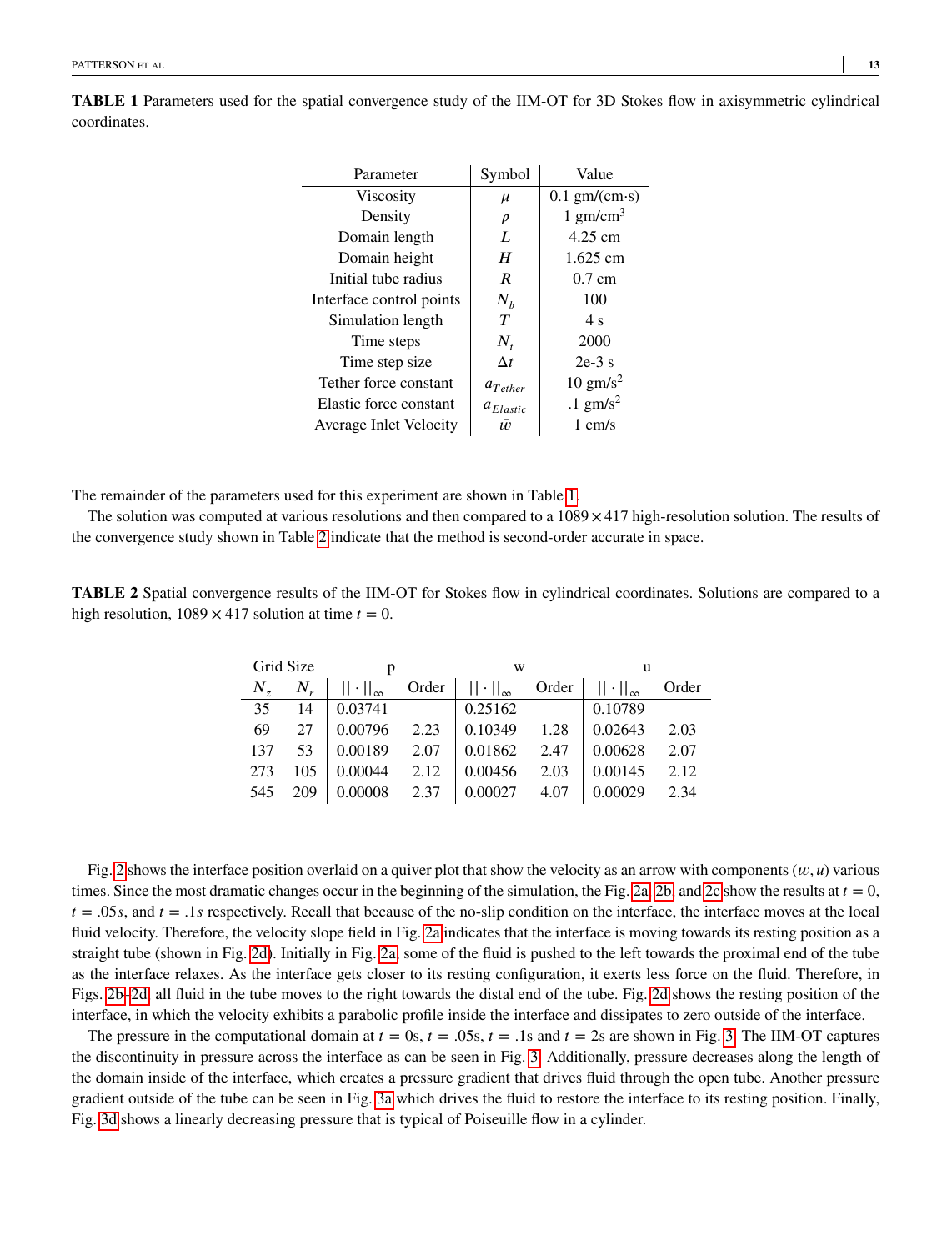<span id="page-13-0"></span>





**(b)** The interface position and velocity quiver plot at  $t = 0.05$  s shows the interface is moving towards  $r = \pm 0.7$  cm.

**FIGURE 2** The interface (black line) is shown at various times as it relaxes from its displaced in the axisymmetric cylindrical computational domain. The interface position is superimposed on a quiver plot that show the velocity as an arrow with components  $(w, u)$ .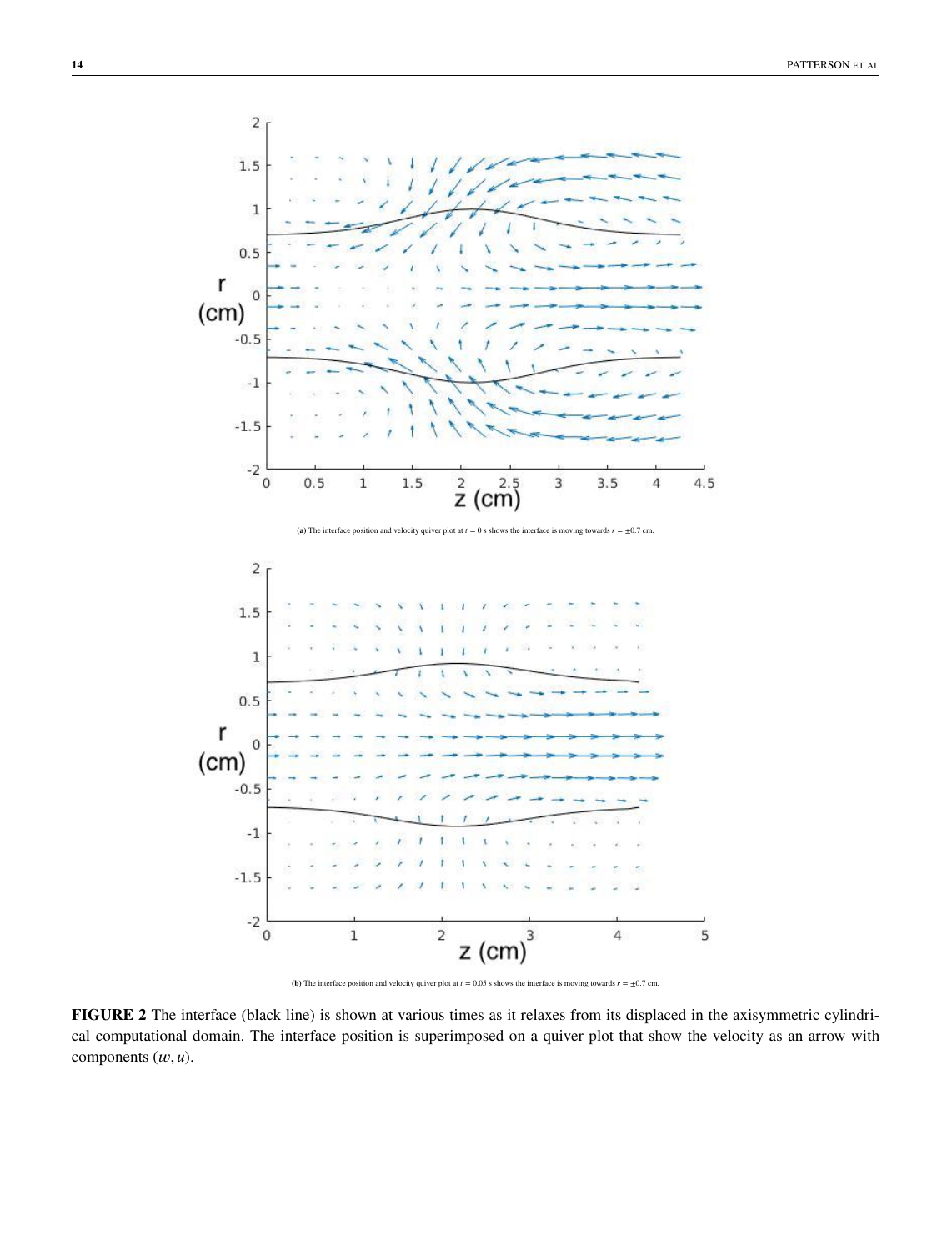<span id="page-14-0"></span>

**FIGURE 2** The interface (black line) is shown at various times as it relaxes from its displaced in the axisymmetric cylindrical computational domain. The interface position is superimposed on a quiver plot that show the velocity as an arrow with components  $(w, u)$ .

## **4.2 Navier-Stokes Equations**

#### **4.2.1 Initial solutions**

For the velocity decomposition method, an initial solution is needed for both the full solution and the regular part. In the two simulations given in Section **??**, the interface is initially a straight tube with a constant radius. Therefore, the initial solution of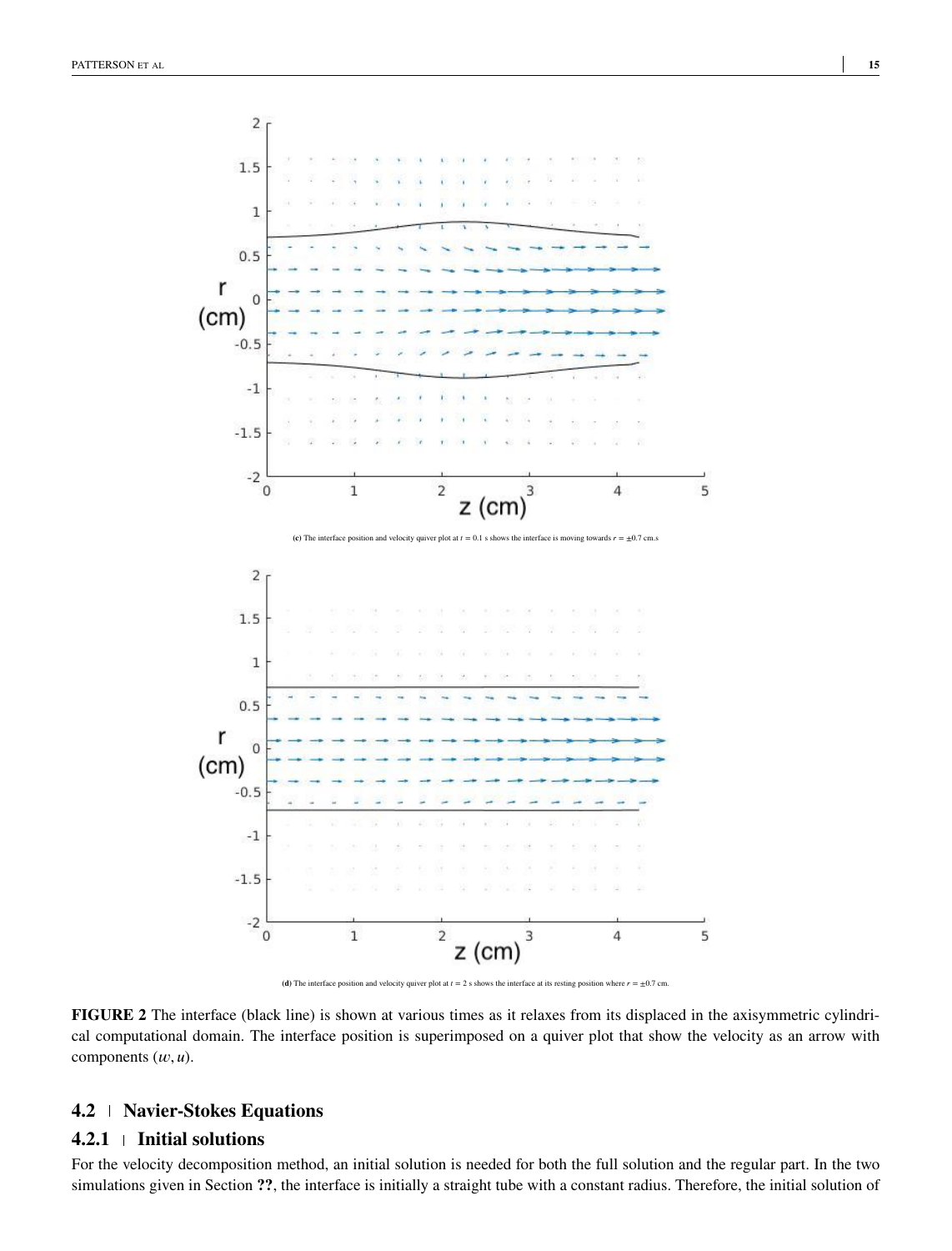<span id="page-15-0"></span>

**FIGURE 3** Pressure in the axisymmetric cylindrical computational domain at various times as the interface relaxes from its displaced position to rest.

the full solution is taken to be approximately Poiseuille flow. Since the interfacial force is in the Stokes part, the Stokes part will approximate Poiseuille flow. Therefore, the Stokes part and the full solution will have identical initial solutions. The initial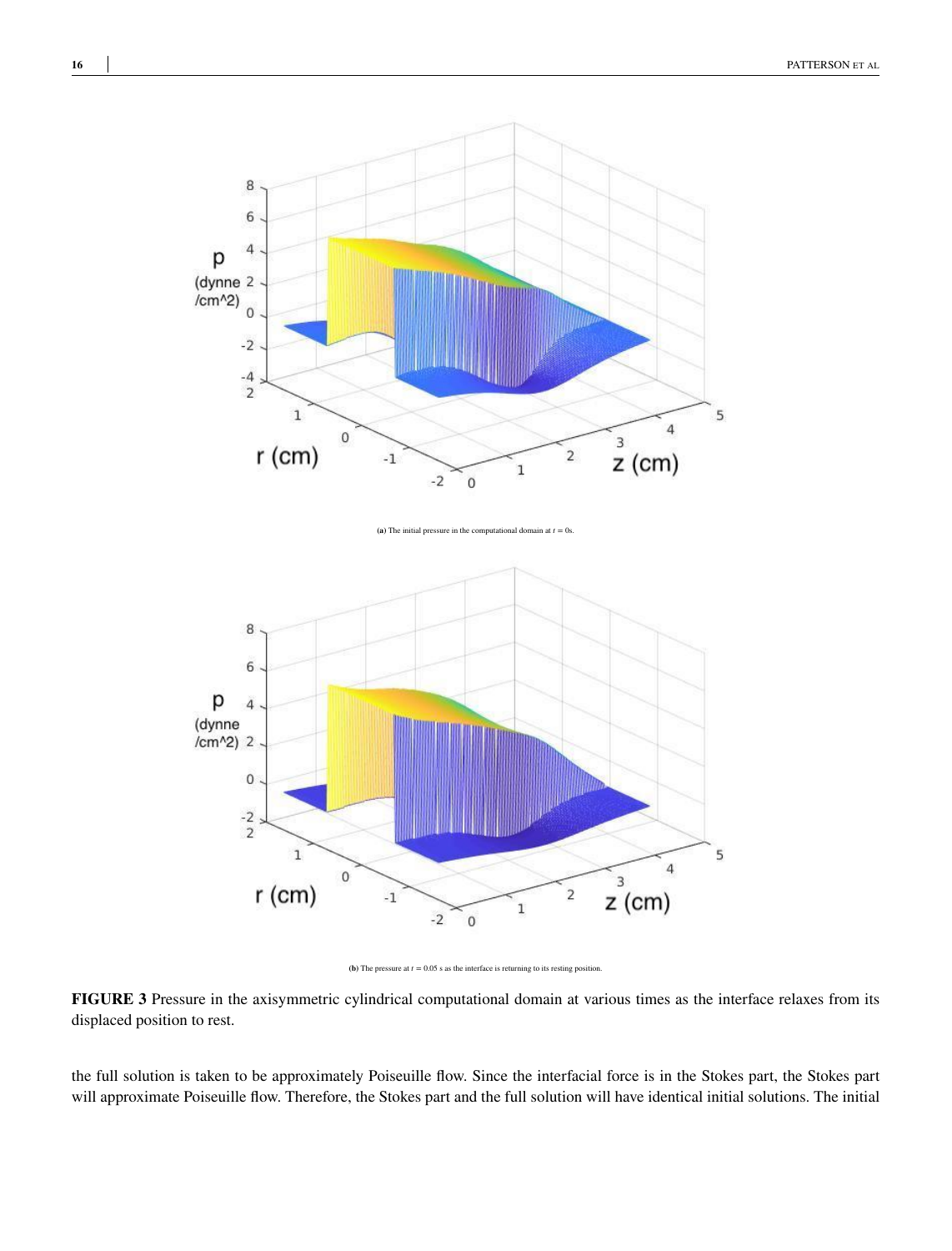<span id="page-16-0"></span>



(d) The pressure is linearly decreasing inside the tube and zero outside at  $t = 2s$  when the interface is in its resting position.

**FIGURE 3** Pressure in the axisymmetric cylindrical computational domain at various times as the interface relaxes from its displaced position to rest.

solution of the regular part will be identically zero. The initial solutions are

$$
p(r, z, 0) = p_s(r, z, 0) = \begin{cases} 0 & |r| > R \\ \frac{8\mu\bar{w}(L-z)}{R^2} & |r| \le R \end{cases}
$$
(94)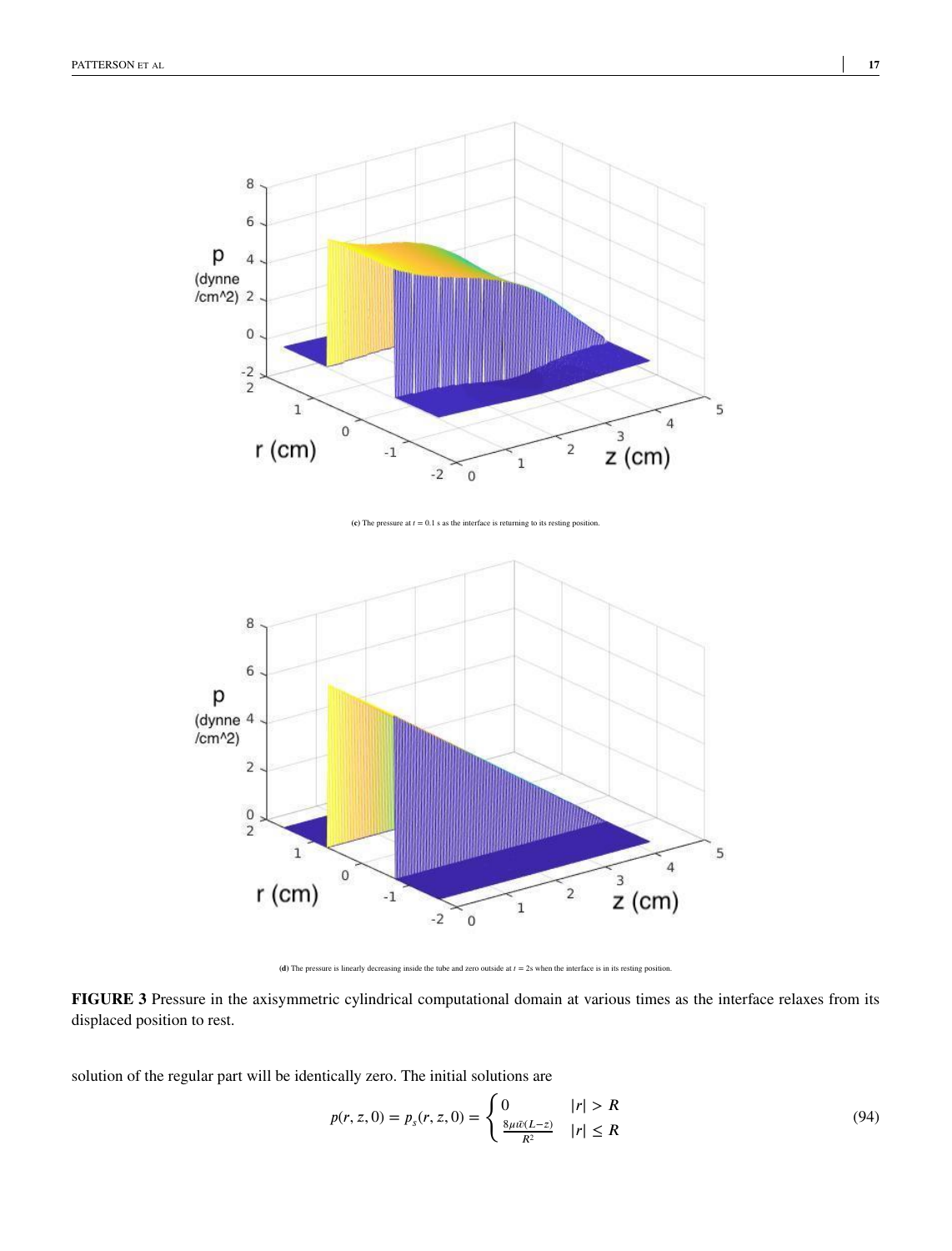$$
u(r, z, 0) = us(r, z, 0) = 0
$$
\n(95)

$$
w(r, z, 0) = w_s(r, z, 0) = \begin{cases} 0 & |r| > R \\ \frac{2\bar{w}(R^2 - r^2)}{R^2} & |r| \le R \end{cases}
$$
(96)

$$
p_r(r, z, 0) = u_r(r, z, 0) = w_r(r, z, 0) = 0,\tag{97}
$$

where  $\bar{w}$  is the average inlet velocity.

## **4.2.2 Spatial convergence study: tethers with sinusoidal movement**

A grid refinement study was conducted to test the spatial convergence rate for the IIM-OT for the Navier-Stokes equations in 3D axisymmetric cylindrical coordinates. In this simulation, the initially straight interface is actively moved by displacing the tether anchor positions in time. The *-position of the tether anchor at position*  $*z*$  *at time*  $*t*$  *is given by* 

$$
R_{tether}(z,t) = R\left(1 - \alpha \sin\left(\frac{2\pi t}{\beta}\right) \sin\left(\frac{2\pi z}{L}\right)\right)
$$
\n(98)

where *R* is the initial interface radius, the period is  $\beta = 10s$  and the amplitude is  $\alpha = 0.1 \mu \text{m}$ . The positions of the  $N_b = 100$ interface tethers at  $t = 1$  ms are shown in Fig. [4.](#page-17-0)

<span id="page-17-0"></span>

**FIGURE 4** Interface tether position at  $t = 1$  ms.

Even though the fluid domain is  $\Omega = [-32\mu m, 32\mu m] \times [0, 2\pi] \times [0, 4\mu m]$ , the solution is only computed on the computational domain  $\Omega = [0 \mu m, 32 \mu m] \times [0 \mu m, 64 \mu m]$  which is the  $\theta = 0$  slice of the fluid domain. The initial radius of the tube is  $R = 14.14 \mu m$ .

The boundary conditions and initial solutions for the full solution and the Stokes and regular parts are given in Section **??**. The parameters for this simulation are shown in Table [3.](#page-18-0)

In order to test the spatial convergence of the method, the solution is computed at various spatial resolutions while the time step size  $\Delta t$  is held fixed. The solutions are compared with a 513  $\times$  1025 high-resolution solutions during the at time  $t = 1$ ms. The results in Table [4](#page-18-1) indicate that the method converges with second-order spatial accuracy for all the fluid variables. Additionally, the position  $X$  of the interface  $\Gamma$  also converges with second-order accuracy.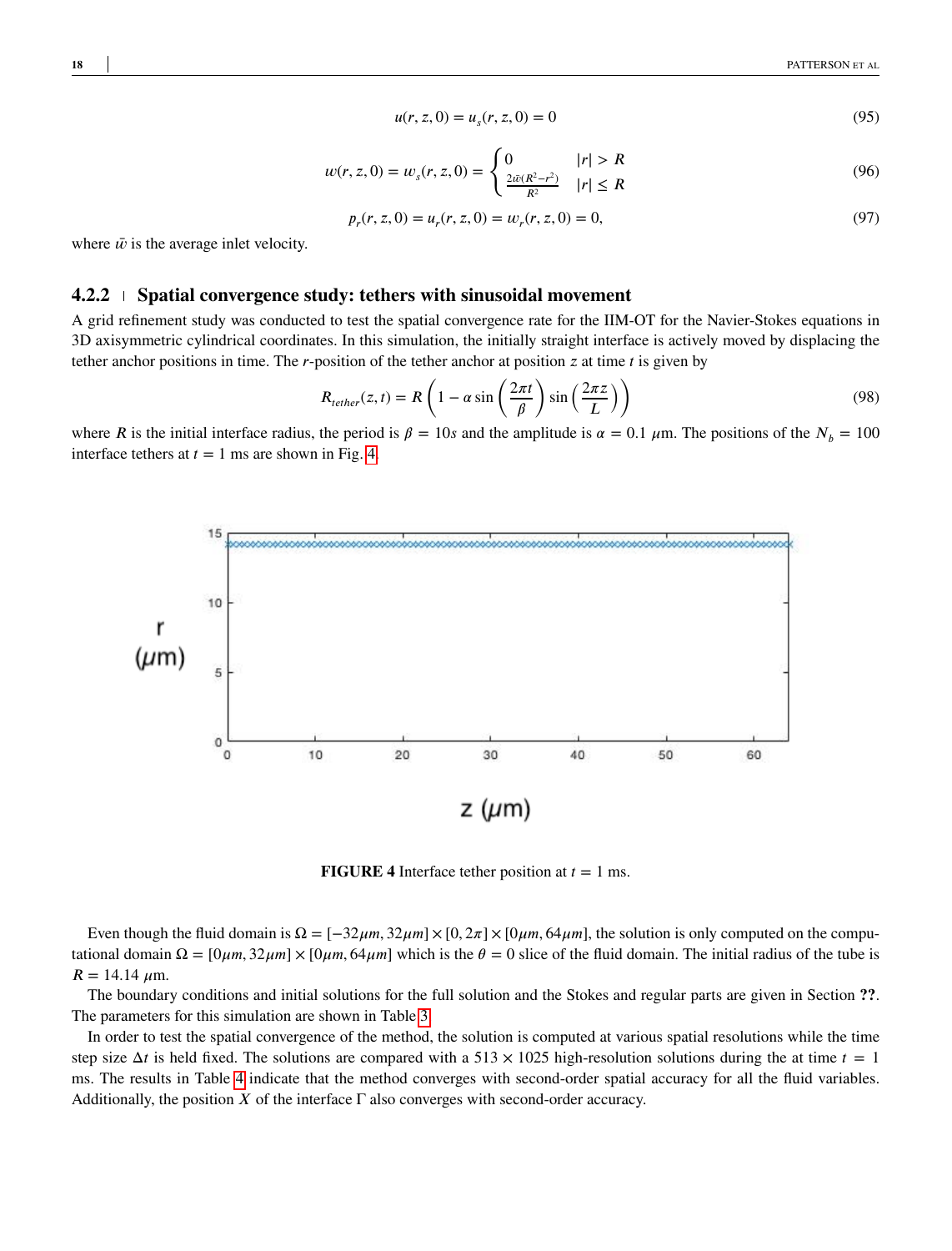<span id="page-18-0"></span>

|                          |  |  |  |  |  | <b>TABLE 3</b> Parameters used for the spatial convergence study of the IIM-OT for 3D Navier-Stokes flow in axisymmetric |  |  |
|--------------------------|--|--|--|--|--|--------------------------------------------------------------------------------------------------------------------------|--|--|
| cylindrical coordinates. |  |  |  |  |  |                                                                                                                          |  |  |

| Parameter              | Symbol         | Value                    |
|------------------------|----------------|--------------------------|
| <b>Viscosity</b>       | $\mu$          | $0.0175$ gm/(cm·s)       |
| Density                | $\rho$         | 1.055 gm/cm <sup>3</sup> |
| Domain length          | L              | $64 \ \mu m$             |
| Domain height          | H              | $32 \mu m$               |
| Initial tube radius    | R              | 14.14 $\mu$ m            |
| Simulation length      | T              | $1e-3s$                  |
| Number of time steps   | $N_{t}$        | 16                       |
| Time step size         | $\Delta t$     | $6.25e-5s$               |
| Tether force constant  | $a_{Tether}$   | 2.5e-2 $\text{gm/s}^2$   |
| Elastic force constant | $a_{Elastic}$  | 2.5e-3 $gm/s^2$          |
| Average inlet velocity | $\overline{w}$ | 1 cm/s                   |

<span id="page-18-1"></span>**TABLE 4**Spatial convergence results for IIM-OT for Navier-Stokes flow in cylindrical coordinates compared to a high resolution  $513 \times 1025$  solution taken at time  $t = 1$ ms.

| Grid Size |     |                      |       | w                    |       | u                    |       |                      |       |
|-----------|-----|----------------------|-------|----------------------|-------|----------------------|-------|----------------------|-------|
|           | Ν., | $  \cdot  _{\infty}$ | Order | $\ \cdot\ _{\infty}$ | Order | $\ \cdot\ _{\infty}$ | Order | $\ \cdot\ _{\infty}$ | Order |
|           |     | 1.0e-05 $\times$     |       |                      |       |                      |       | $1.0e-03 \times$     |       |
| 33        | 65  | 0.1929               |       | 0.3530               |       | 0.1358               |       | 0.3365               |       |
| 65        | 129 | 0.0259               | 2.90  | 0.0410               | 3.11  | 0.0349               | 1.96  | 0.0365               | 3.20  |
| 129       | 257 | 0.0064               | 2.02  | 0.0110               | 1.90  | 0.0131               | 1.41  | 0.0085               | 2.10  |
| 257       | 513 | 0.0008               | 3.00  | 0.0026               | 2.08  | 0.0028               | 2.23  | 0.0016               | 2.41  |

#### **4.2.3 Temporal convergence study: moving tethers**

In order to test temporal convergence, a series of simulations are run in which an initially a straight tube is actively moved by displacing the time-dependent tether anchors. This test also shows the ability of the method to sharply capture the discontinuities of the fluid solutions and the movement of an active tube. Although, the fluid domain isΩ = [0μm*,* 32μm]×[0*,* 2*𝜋*]×[0μm*,* 64μm], the solution is only computed on the computational domain  $\Omega = [0 \mu m, 32 \mu m] \times [0 \mu m, 64 \mu m]$  which is the  $\theta = 0$  slice of the fluid domain.  $R = 14.1 \mu m$  is the initial radius of the tube.

The *-position of the tethers at position*  $*z*$  *at time*  $*t*$  *for the interface is given by* 

$$
R_{tether}(z,t) = R\left(1 - \alpha \sin\left(\frac{\pi t}{\beta}\right) \sin\left(\frac{2\pi z}{L}\right)\right)
$$
\n(99)

where *R* is the initial interface radius, the period is  $\beta = .2$  s and the amplitude is  $\alpha = 0.1 \mu \text{m}$ . The positions of the  $N_b = 100$ interface tethers anchors at  $t = 0.1$  s are shown in Fig. [5.](#page-19-0) The boundary conditions and initial solution are given in Section ??. The parameter values for this simulation are given in Table [5.](#page-19-1)

In order to determine the temporal accuracy, the solution was computed with various sized time steps while the spatial resolution remained fixed. The solutions were then compared to a high-resolution solution computed with  $N_t = 512$  time steps with a step size of  $\Delta t = .0002$  s. The results for this study are given in Table [6.](#page-19-2) This simulation indicates that the method converges with second-order temporal accuracy for velocity and interface position and near second-order temporal accuracy for pressure.

The interface position at time  $t = 0.1$ s is shown in Fig. [6.](#page-20-3) The interface is also reflected into the domain  $[-H, 0] \times [0, L]$ by imposing symmetry over  $r = 0$ . It can be seen that moving the interface tethers is an effective way to generate interface movement.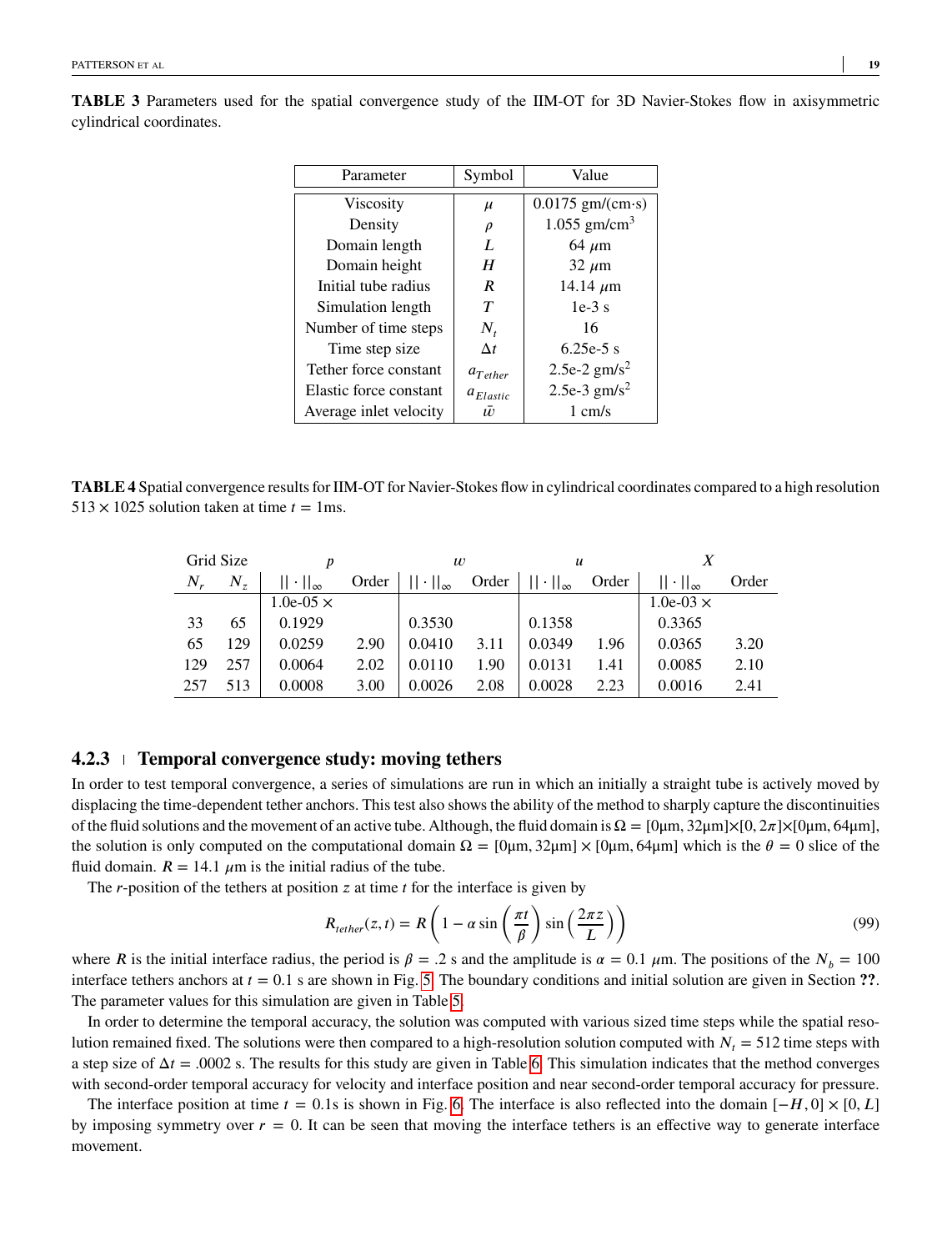<span id="page-19-0"></span>

**FIGURE 5** Interface tether anchor position at  $t = 0.1$  s.

<span id="page-19-1"></span>**TABLE 5** Parameters used for the temporal convergence study of the IIM-OT for 3D Navier-Stokes flow in axisymmetric cylindrical coordinates

| Parameter                | Symbol              | Value                      |
|--------------------------|---------------------|----------------------------|
| <b>Viscosity</b>         | $\mu$               | .0175 gm/(cm·s)            |
| Density                  | $\rho$              | $1.055$ gm/cm <sup>3</sup> |
| Domain length            | L                   | $64 \ \mu m$               |
| Domain height            | H                   | $32 \mu m$                 |
| Initial tube radius      | $\boldsymbol{R}$    | 14.1 $\mu$ m               |
| Simulation length        | T                   | $\cdot$ 1 s                |
| Grid points in z         | $N_z$               | 257                        |
| Grid points in r         | $N_r$               | 129                        |
| Interface control points | $N_h$               | 100                        |
| Tether force strength    | $a_{\text{tether}}$ | 2.5e-4 $\rm gm/s^2$        |
| Elastic force strength   | $a_{elastic}$       | 2.5e-4 $\text{gm/s}^2$     |
| Average inlet velocity   | w                   | $10 \ \mu m/s$             |

<span id="page-19-2"></span>**TABLE 6** Temporal convergence results for IIM-OT for 3D Navier-Stokes flow in axisymmetric cylindrical coordinates.

|             | Time Step  |                                   | w     |                        | $\boldsymbol{u}$ |                      |       |                      |       |
|-------------|------------|-----------------------------------|-------|------------------------|------------------|----------------------|-------|----------------------|-------|
| $N_{\cdot}$ | $\Delta t$ | $\left\  \cdot \right\ _{\infty}$ | Order | $   \cdot   _{\infty}$ | Order            | $\ \cdot\ _{\infty}$ | Order | $\ \cdot\ _{\infty}$ | Order |
|             |            | $1.0e-07 \times$                  |       |                        |                  |                      |       | $1.0e-02\times$      |       |
| 32          | .0031      | 0.7660                            |       | 0.0147                 |                  | 0.0077               |       | .2925                |       |
| 64          | .0016      | 0.2282                            | 1.75  | 0.0035                 | 2.07             | 0.0019               | 2.02  | .0730                | 2.00  |
| 128         | .0008      | 0.0667                            | 1.77  | 0.0009                 | 1.96             | 0.0005               | 1.93  | .0177                | 2.04  |
| 256         | .0004      | 0.0287                            | 1.22  | 0.0002                 | 2.17             | 0.0001               | 2.32  | .0038                | 2.21  |

The *w* component of the velocity and pressure *p* at times  $t = 0$ s and  $t = 0.1$ s in the computational domain and its reflection over  $r = 0$  are shown in Figs. [7](#page-21-3) and [8,](#page-22-3) respectively. Note that this method can sharply capture the discontinuities in pressure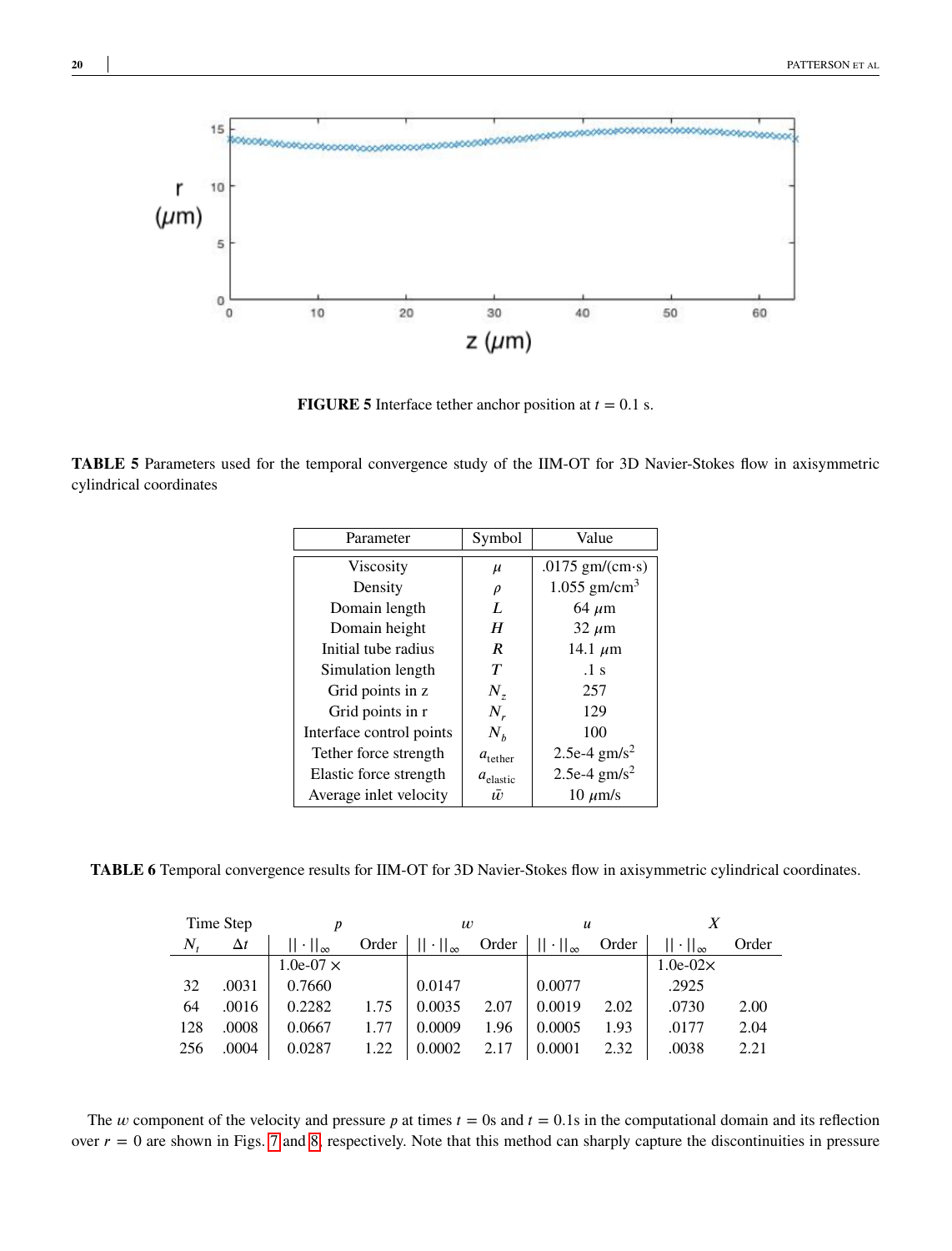<span id="page-20-3"></span>

**FIGURE 6** The interface position at time  $t = 0.1$  s. The lower half of the domain is computed by imposing symmetry.

and the non-smoothness in the velocity. At the time  $t = 0$  s, the velocity has a parabolic profile, and the pressure is linearly decreasing inside the vessel. At the time  $t = 0.1$ s, the pressure increases at a faster rate where the tube narrows and decreases at a faster rate where the tube widens. The velocity decreases as the tube narrows and increases as the tube widens in the center. Near the distal end of the tube, the velocity decreases again.

## **5 DISCUSSION**

We have presented a numerical method for simulating viscous fluid flow through an open tube. The model is formulated as an immersed boundary problem, with the channel spanning from one end of the computational domain to the other. We apply the method to the Stokes equations and the Navier Stokes equations. The Stokes equations are solved using a method that is an extension of the immersed interface method, which requires the immersed interface to be closed. This method gives second-order accurate values by incorporating known jumps for the solution and its derivatives into a finite difference method. The Navier-Stokes equations are solved using the velocity decomposition approach. That approach decompose the velocity into a "Stokes" part and a "regular" part. The first part is determined by the Stokes equations and the singular interfacial force. The regular part of the velocity is given by the Navier–Stokes equations with a body force resulting from the Stokes part. The regular velocity is obtained using a time-stepping method that combines the semi-Lagrangian method with the backward difference formula. Numerical examples are presented to demonstrate that, for both the Stokes and Navier-Stokes models, the method converges with second-order spatial and temporal accuracy.

The development of the present method is motivated by our interest in simulating biological problems with flows through biological tubes [29](#page-23-19)[,30](#page-24-0)[,31,](#page-24-1)[32](#page-24-2)[,33](#page-24-3)[,34](#page-24-4)[,35,](#page-24-5)[36](#page-24-6)[,37](#page-24-7)[,38](#page-24-8)[,39,](#page-24-9)[40](#page-24-10)[,41](#page-24-11)[,42](#page-24-12)[,43,](#page-24-13)[44](#page-24-14)[,45](#page-24-15)[,46](#page-24-16)[,47](#page-24-17) or microfluidic devices.

## **References**

- <span id="page-20-0"></span>1. Patterson SE, Layton AT. Computing Viscous Flow Along a 2D Open Channel Using theImmerse Interface Method. *Engineering Report* 2021; 3(5): e12334.
- <span id="page-20-1"></span>2. Santhanakrishnan A, Miller LA. Fluid dynamics of heart development. *Cell biochemistry and biophysics* 2011; 61(1): 1–22.
- <span id="page-20-2"></span>3. Tharakan A, Norton I, Fryer P, Bakalis S. Mass transfer and nutrient absorption in a simulated model of small intestine. *Journal of Food Science* 2010; 75(6): E339–E346.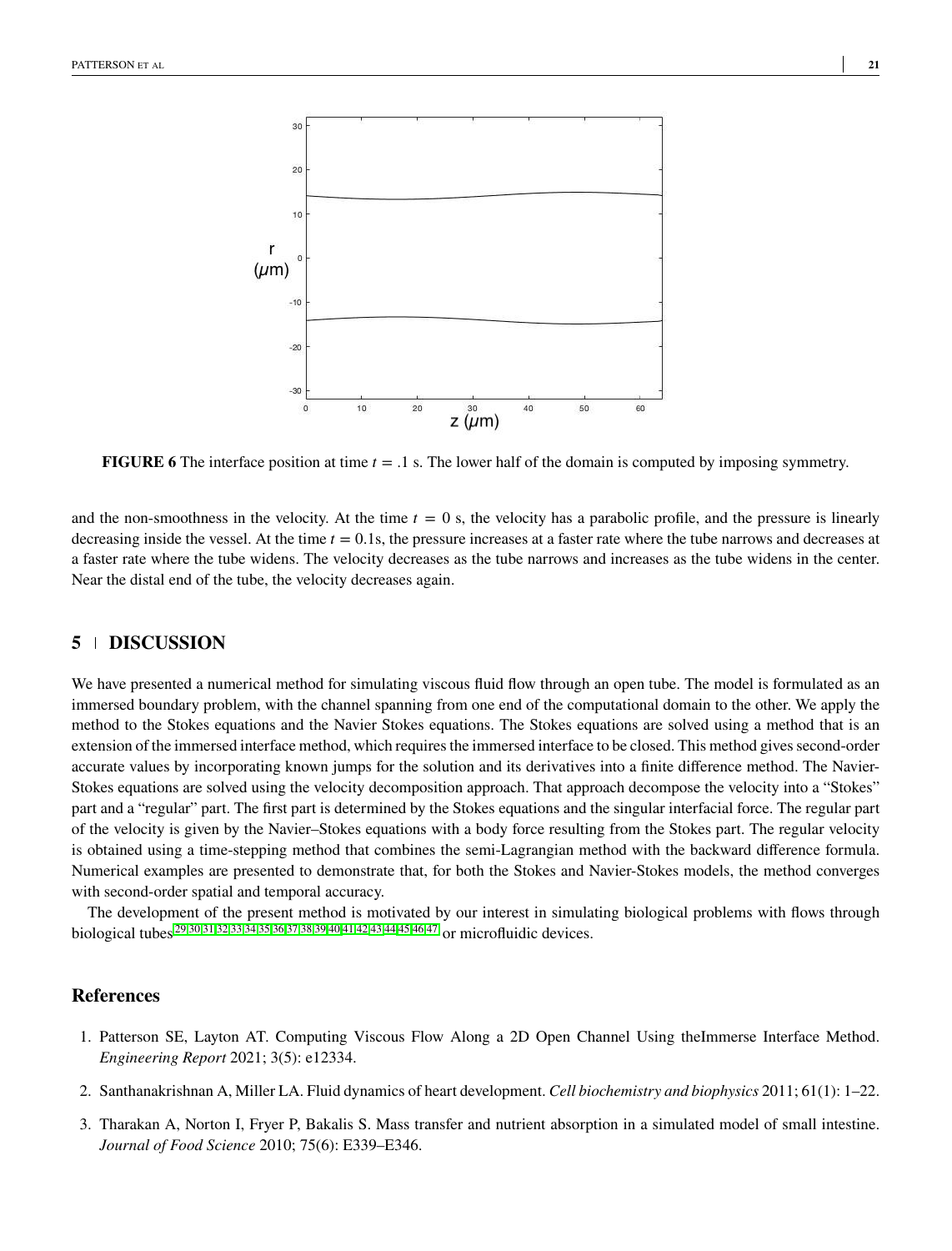<span id="page-21-3"></span>

(a) The *w* component of velocity at time  $t = 0$  s exhibits a parabolic profile inside the tube when the interface is



**(b)** The  $w$  component of velocity at time  $t = 0.1$  s is greatly affected by the slight change in the interface position caused by the moving tether anchor points.

**FIGURE 7** The *w* component of velocity at time (a)  $t = 0$  and at (b)  $t = 0.1$ s are shown in the computational domain and its reflection over  $r = 0$ . The value of  $w$  in the lower half of the domain is computed by imposing symmetry.

- <span id="page-21-0"></span>4. Tang D, Yang C, Walker H, Kobayashi S, Ku DN. Simulating cyclic artery compression using a 3D unsteady model with fluid–structure interactions. *Computers & Structures* 2002; 80(20-21): 1651–1665.
- <span id="page-21-1"></span>5. Arthurs KM, Moore LC, Peskin CS, Pitman EB, Layton H. Modeling arteriolar flow and mass transport using the immersed boundary method. *Journal of Computational Physics* 1998; 147(2): 402–440.
- <span id="page-21-2"></span>6. Peskin CS. The immersed boundary method. *Acta numerica* 2002; 11: 479–517.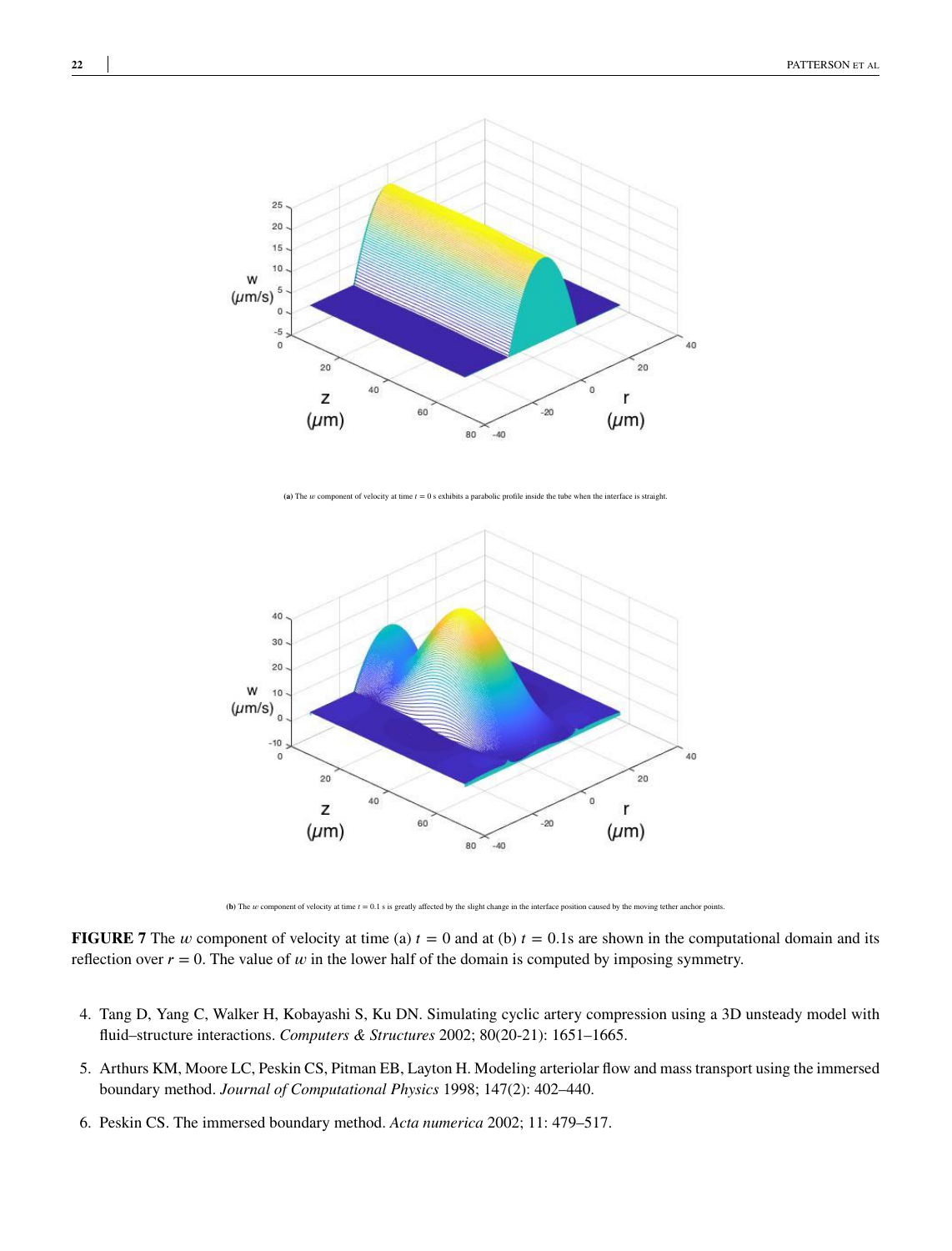<span id="page-22-3"></span>

**(a)** The present at the present in the present in the straight tube in present tube in the straight tube.



**(b)** The pressure  $p$  at time  $t = 0$  in the computational domain is changed by the indentations in the tube walls.

**FIGURE 8** The pressure *p* at time (a)  $t = 0$  and at (b)  $t = .1$ s are shown in the computational domain and its reflection over  $r = 0$ . The value of  $p$  in the lower half of the domain is computed by imposing symmetry.

- <span id="page-22-0"></span>7. Hou G, Wang J, Layton A. Numerical methods for fluid-structure interaction—a review. *Comm Comput Phys* 2012; 12: 337–377.
- <span id="page-22-1"></span>8. Peskin CS, McQueen DM. A general method for the computer simulation of biological systems interacting with fluids. In: . 49. London, England: Syndics of the Cambridge University Press,[1947]-2005. ; 1995: 265–276.
- <span id="page-22-2"></span>9. Mittal R, Iaccarino G. Immersed boundary methods. *Annu. Rev. Fluid Mech.* 2005; 37: 239–261.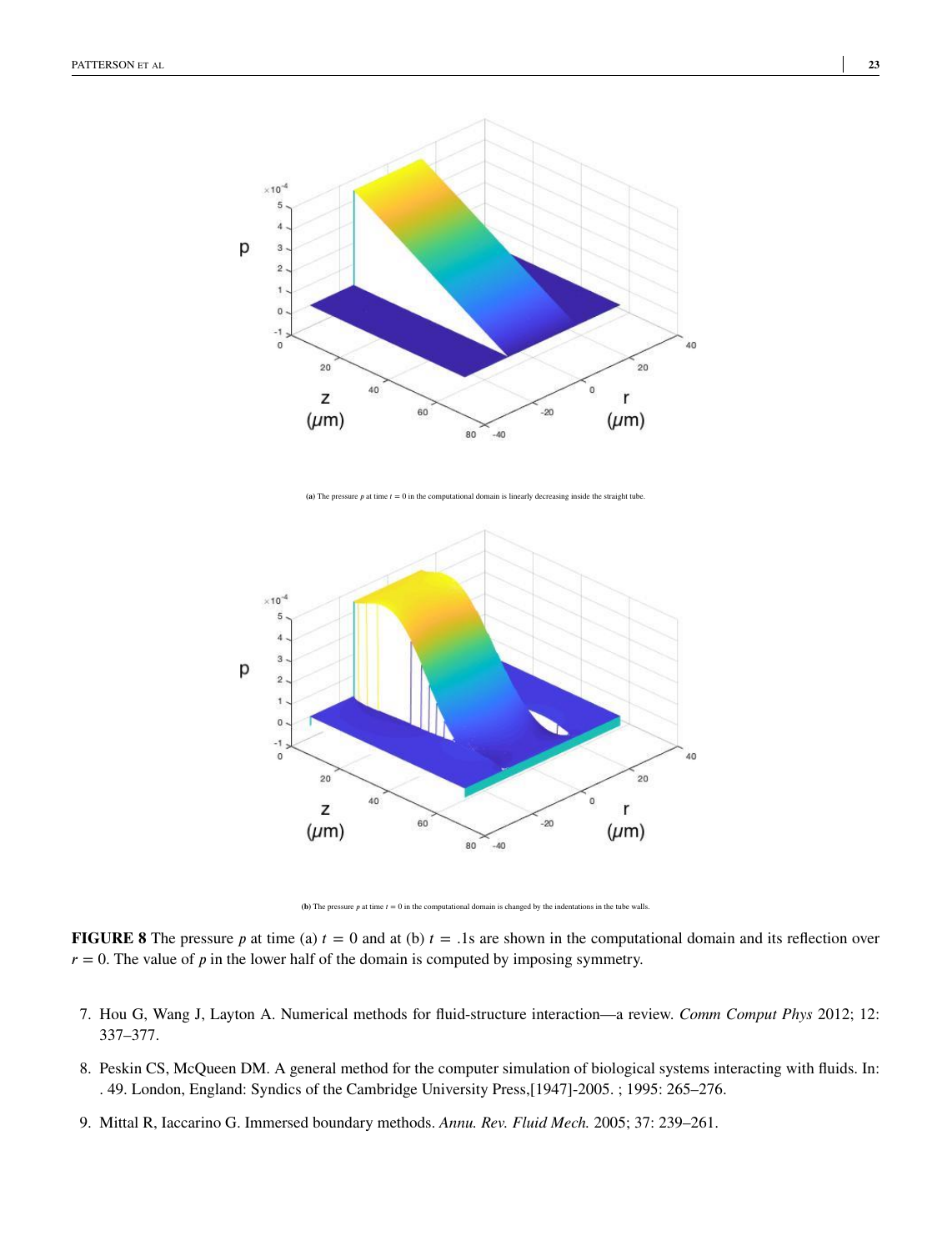- <span id="page-23-0"></span>10. Peskin CS, Printz BF. Improved volume conservation in the computation of flows with immersed elastic boundaries. *Journal of computational physics* 1993; 105(1): 33–46.
- <span id="page-23-1"></span>11. Mayo A. The fast solution of Poisson's and the biharmonic equations on irregular regions. *SIAM Journal on Numerical Analysis* 1984; 21(2): 285–299.
- <span id="page-23-2"></span>12. Leveque RJ, Li Z. The immersed interface method for elliptic equations with discontinuous coefficients and singular sources. *SIAM Journal on Numerical Analysis* 1994; 31(4): 1019–1044.
- <span id="page-23-3"></span>13. LeVeque RJ, Li Z. Immersed interface methods for Stokes flow with elastic boundaries or surface tension. *SIAM Journal on Scientific Computing* 1997; 18(3): 709–735.
- <span id="page-23-4"></span>14. Li Z, Lai MC. The immersed interface method for the Navier–Stokes equations with singular forces. *Journal of Computational Physics* 2001; 171(2): 822–842.
- <span id="page-23-5"></span>15. Lee L, LeVeque RJ. An immersed interface method for incompressible Navier–Stokes equations. *SIAM Journal on Scientific Computing* 2003; 25(3): 832–856.
- <span id="page-23-6"></span>16. Le DV, Khoo BC, Peraire J. An immersed interface method for viscous incompressible flows involving rigid and flexible boundaries. *Journal of Computational Physics* 2006; 220(1): 109–138.
- <span id="page-23-7"></span>17. Li Y, Sgouralis I, Layton AT. Computing Viscous Flow in an Elastic Tube.. *Numerical Mathematics: Theory, Methods & Applications* 2014; 7(4).
- <span id="page-23-8"></span>18. Tan Z, Le DV, Lim KM, Khoo B. An immersed interface method for the incompressible Navier–Stokes equations with discontinuous viscosity across the interface. *SIAM Journal on Scientific Computing* 2009; 31(3): 1798–1819.
- <span id="page-23-9"></span>19. Xu S, Wang ZJ. An immersed interface method for simulating the interaction of a fluid with moving boundaries. *Journal of Computational Physics* 2006; 216(2): 454–493.
- <span id="page-23-10"></span>20. Li Y, Williams SA, Layton AT. A hybrid immersed interface method for driven Stokes flow in an elastic tube. *Numerical Mathematics: Theory, Methods and Applications* 2013; 6(4): 600–616.
- <span id="page-23-11"></span>21. Rosar M, Peskin CS. Fluid flow in collapsible elastic tubes: a three-dimensional numerical model. *New York J. Math* 2001; 7: 281–302.
- <span id="page-23-12"></span>22. Smith KM, Moore LC, Layton HE. Advective transport of nitric oxide in a mathematical model of the afferent arteriole. *American Journal of Physiology-Renal Physiology* 2003; 284(5): F1080–F1096.
- <span id="page-23-13"></span>23. Rosar ME. A three-dimensional computer model for fluid flow through a collapsible tube. *New York Journal of Mathematics* 1994.
- <span id="page-23-14"></span>24. Lai MC, Huang Cy, Huang YM, others . Simulating the axisymmetric interfacial flows with insoluble surfactant by immersed boundary method. *Int. J. Numer. Anal. Model* 2011; 8(1): 105–117.
- <span id="page-23-15"></span>25. Beale JT, Layton AT. A velocity decomposition approach for moving interfaces in viscous fluids. *Journal of Computational Physics* 2009; 228(9): 3358–3367.
- <span id="page-23-16"></span>26. Lai MC, Li Z. A remark on jump conditions for the three-dimensional Navier-Stokes equations involving an immersed moving membrane. *Applied mathematics letters* 2001; 14(2): 149–154.
- <span id="page-23-17"></span>27. Layton A, Spotz W. A semi-Lagrangian double Fourier method for the shallow water equations on the sphere. *J Comput Phys* 2003; 189: 185–194.
- <span id="page-23-18"></span>28. Xiu D, Karniadakis GE. A semi-Lagrangian high-order method for Navier-Stokes equations. *Journal of computational physics* 2001; 172(2): 658–684.
- <span id="page-23-19"></span>29. Hu R, McDonough AA, Layton AT. Functional implications of the sex differences in transporter abundance along the rat nephron: modeling and analysis. *American Journal of Physiology-Renal Physiology* 2019; 317(6): F1462–F1474.